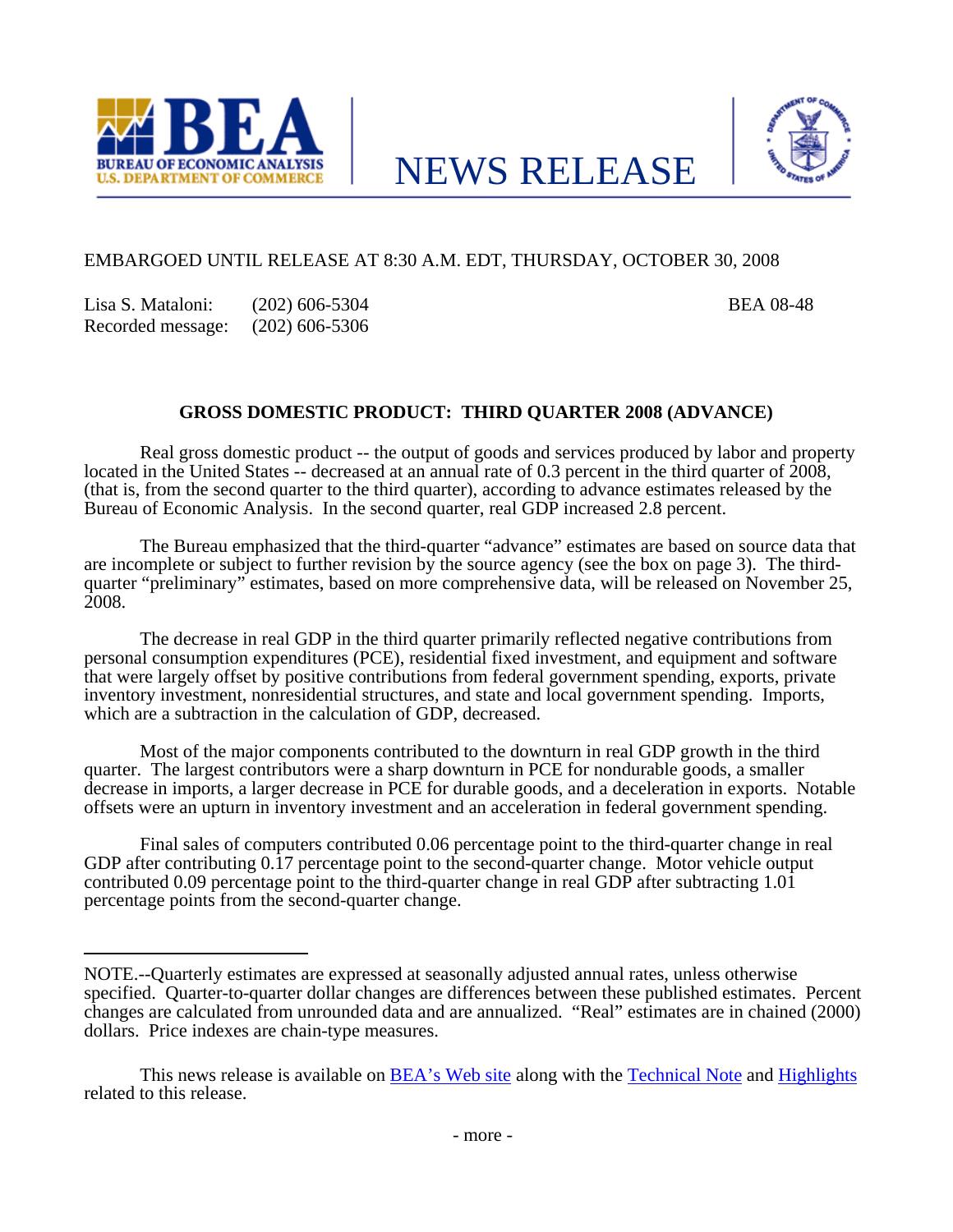The price index for gross domestic purchases, which measures prices paid by U.S. residents, increased 4.8 percent in the third quarter, compared with an increase of 4.2 percent in the second. Excluding food and energy prices, the price index for gross domestic purchases increased 3.1 percent in the third quarter, compared with an increase of 2.2 percent in the second.

Real personal consumption expenditures decreased 3.1 percent in the third quarter, in contrast to an increase of 1.2 percent in the second. Durable goods decreased 14.1 percent, compared with a decrease of 2.8 percent. Nondurable goods decreased 6.4 percent, in contrast to an increase of 3.9 percent. Services expenditures increased 0.6 percent, compared with an increase of 0.7 percent.

Real nonresidential fixed investment decreased 1.0 percent in the third quarter, in contrast to an increase of 2.5 percent in the second. Nonresidential structures increased 7.9 percent, compared with an increase of 18.5 percent. Equipment and software decreased 5.5 percent, compared with a decrease of 5.0 percent. Real residential fixed investment decreased 19.1 percent, compared with a decrease of 13.3 percent.

Real exports of goods and services increased 5.9 percent in the third quarter, compared with an increase of 12.3 percent in the second. Real imports of goods and services decreased 1.9 percent, compared with a decrease of 7.3 percent.

Real federal government consumption expenditures and gross investment increased 13.8 percent in the third quarter, compared with an increase of 6.6 percent in the second. National defense increased 18.1 percent, compared with an increase of 7.3 percent. Nondefense increased 4.8 percent, compared with an increase of 5.0 percent. Real state and local government consumption expenditures and gross investment increased 1.4 percent, compared with an increase of 2.5 percent.

 The real change in private inventories added 0.56 percentage point to the third-quarter change in real GDP after subtracting 1.50 percentage points from the second-quarter change. Private businesses decreased inventories \$38.5 billion in the third quarter, following a decrease of \$50.6 billion in the second quarter and a decrease of \$10.2 billion in the first.

Real final sales of domestic product -- GDP less the change in private inventories -- decreased 0.8 percent in the third quarter, in contrast to an increase of 4.4 percent in the second.

### **Gross domestic purchases**

 Real gross domestic purchases -- purchases by U.S. residents of goods and services wherever produced -- decreased 1.3 percent in the third quarter, compared with a decrease of 0.1 percent in the second.

### **Disposition of personal income**

Current-dollar personal income increased \$31.0 billion (1.0 percent) in the third quarter, compared with an increase of \$228.4 billion (7.9 percent) in the second. The deceleration primarily reflected a downturn in personal current transfer receipts due to the effects of the second-quarter rebates to individuals who pay no income taxes (or for whom the rebate exceeded the amount of taxes they pay) from the Economic Stimulus Act of 2008.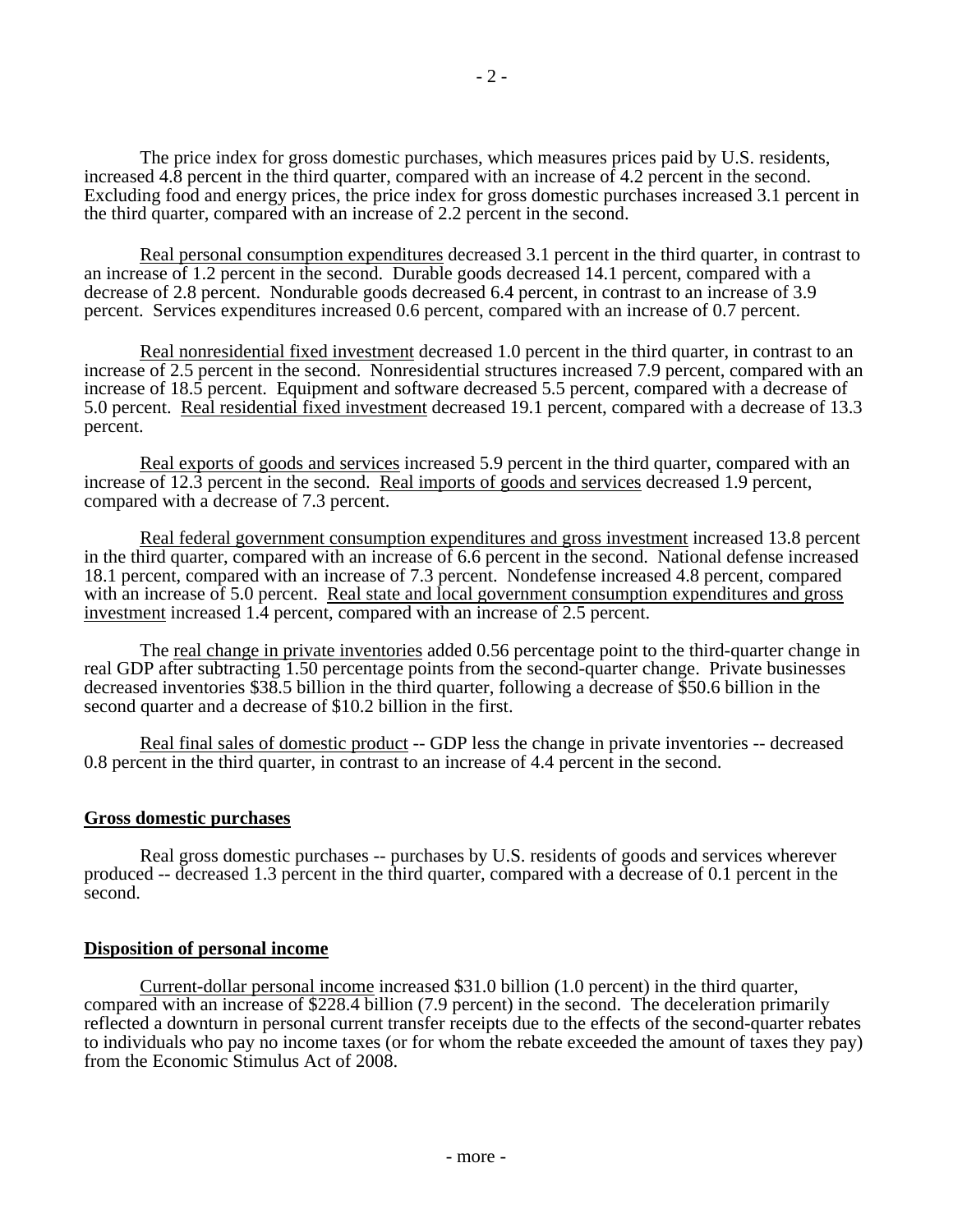Personal current taxes increased \$133.4 billion in the third quarter, in contrast to a decrease of \$180.9 billion in the second. The sharp upturn reflected the second-quarter rebates to individuals with tax liabilities, which were treated as an offset to taxes.

Disposable personal income decreased \$102.4 billion (3.7 percent) in the third quarter, in contrast to an increase of \$409.3 billion (16.7 percent) in the second. Real disposable personal income decreased 8.7 percent, in contrast to an increase of 11.9 percent.

 Personal outlays increased \$54.5 billion (2.1 percent) in the third quarter, compared with an increase of \$133.3 billion (5.2 percent) in the second. Personal saving -- disposable personal income less personal outlays -- was \$139.7 billion in the third quarter, compared with \$296.6 billion in the second. The personal saving rate -- saving as a percentage of disposable personal income -- was 1.3 percent in the third quarter, compared with 2.7 percent in the second. Saving from current income may be near zero or negative when outlays are financed by borrowing (including borrowing financed through credit cards or home equity loans), by selling investments or other assets, or by using savings from previous periods. For more information, see the FAQs on "Personal Saving" on BEA's Web site. For a comparison of personal saving in BEA's national income and product accounts with personal saving in the Federal Reserve Board's flow of funds accounts and data on changes in net worth (which helps finance negative saving), go to http://www.bea.gov/bea/dn/nipaweb/Nipa-Frb.asp.

### **Current-dollar GDP**

 Current-dollar GDP -- the market value of the nation's output of goods and services -- increased 3.8 percent, or \$134.7 billion, in the third quarter to a level of \$14,429.2 billion. In the second quarter, current-dollar GDP increased 4.1 percent, or \$143.7 billion.

Information on the assumptions used for unavailable source data is provided in a technical note that is posted with the news release on BEA's Web site. Within a few days after the release, a detailed "Key Source Data and Assumptions" file is posted on the Web site. In the middle of each month, an analysis of the current quarterly estimates of GDP and related series is made available on the Web site; click on *Survey of Current Business*, "GDP and the Economy."

\* \* \*

 BEA's national, international, regional, and industry estimates; the *Survey of Current Business*; and BEA news releases are available without charge on BEA's Web site at www.bea.gov. By visiting the site, you can also subscribe to receive free e-mail summaries of BEA releases and announcements.

\* \* \*

Next release -- November 25, 2008, at 8:30 A.M. EST for: Gross Domestic Product: Third Quarter 2008 (Preliminary) Corporate Profits: Third Quarter 2008 (Preliminary)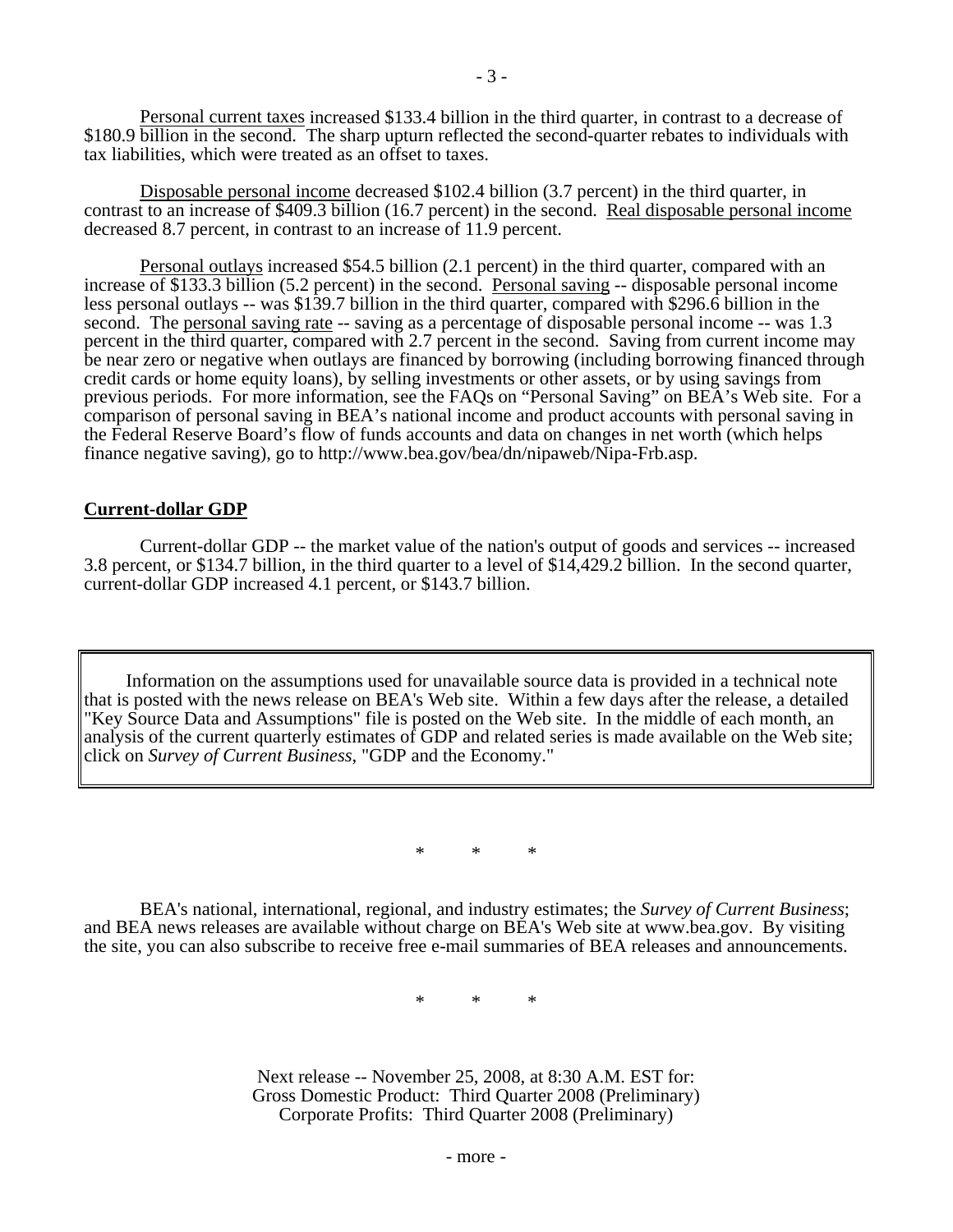### **Comparisons of Revisions to GDP**

 Quarterly estimates of GDP are released on the following schedule: "Advance" estimates, based on source data that are incomplete or subject to further revision by the source agency, are released near the end of the first month after the end of the quarter; as more detailed and more comprehensive data become available, "preliminary" and "final" estimates are released near the end of the second and third months, respectively. The "latest" estimates reflect the results of both annual and comprehensive revisions.

 Annual revisions, which cover the quarters of the 3 most recent calendar years, are usually carried out each summer and incorporate newly available major annual source data. Comprehensive (or benchmark) revisions are carried out at about 5-year intervals and incorporate major periodic source data, as well as improvements in concepts and methods that update the accounts to portray more accurately the evolving U.S. economy.

 The table below shows comparisons of the revisions between quarterly percent changes of current-dollar and real GDP for the different vintages of the estimates. From the advance estimate to the preliminary estimate (one month later), the average revision to real GDP without regard to sign is 0.5 percentage point, while from the advance estimate to the final estimate (two months later), it is 0.6 percentage point. From the advance estimate to the latest estimate, the average revision without regard to sign is 1.2 percentage points. The average revision (with regard to sign) from the advance estimate to the latest estimate is 0.3 percentage point, which is larger than the average revisions from the advance estimate to the preliminary or to the final estimates. The larger average revisions to the latest estimate reflect the fact that comprehensive revisions include major improvements, such as the introduction of chain indexes and the capitalization of software. The quarterly estimates correctly indicate the direction of change of real GDP 98 percent of the time, correctly indicate whether GDP is accelerating or decelerating 74 percent of the time, and correctly indicate whether real GDP growth is above, near, or below trend growth more than three-fifths of the time.

| Vintages<br>compared                                                                    | Average                            | Average without<br>regard to sign | Standard deviation of<br>revisions without regard<br>to sign |
|-----------------------------------------------------------------------------------------|------------------------------------|-----------------------------------|--------------------------------------------------------------|
|                                                                                         | <b>Current-dollar GDP</b>          |                                   |                                                              |
| Advance to preliminary<br>Advance to final<br>Preliminary to final<br>Advance to latest | 0.2<br>$\cdot$ .2<br>0.<br>$\cdot$ | 0.5<br>.7<br>$\cdot$ 3<br>1.1     | 0.4<br>.4<br>$\cdot$<br>.9                                   |
|                                                                                         | <b>Real GDP</b>                    |                                   |                                                              |
| Advance to preliminary<br>Advance to final<br>Preliminary to final                      | 0.1<br>$\cdot$<br>$\cdot$          | 0.5<br>.6<br>.3                   | 0.4<br>$\cdot$ 4<br>$\cdot$                                  |
| Advance to latest                                                                       | .3                                 | 1.2                               | 1.0                                                          |

### **Revisions Between Quarterly Percent Changes of GDP: Vintage Comparisons**  [Annual rates]

NOTE.--These comparisons are based on the period from 1983 through 2005.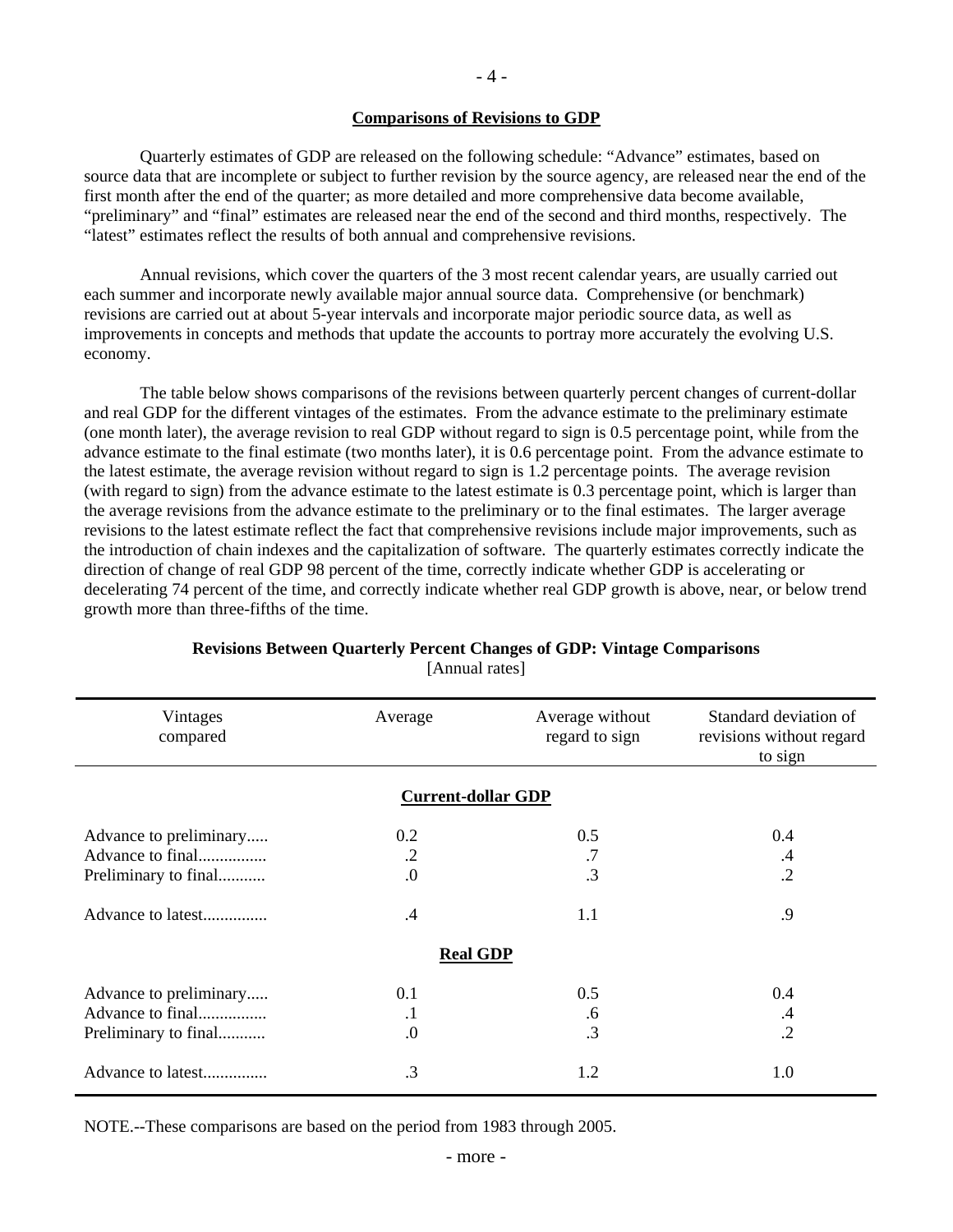## **Table 1. Real Gross Domestic Product and Related Measures: Percent Change From Preceding Period**

|                                                                                                                                                                    |                                        |                                             | Seasonally adjusted at annual rates                    |                                                  |                                                 |                                                  |                                                   |                                             |                                              |                                                        |                                                       |                                                              |                                                        |                                                  |                                                    |                                                      |                                                         |                                                       |                                                        |
|--------------------------------------------------------------------------------------------------------------------------------------------------------------------|----------------------------------------|---------------------------------------------|--------------------------------------------------------|--------------------------------------------------|-------------------------------------------------|--------------------------------------------------|---------------------------------------------------|---------------------------------------------|----------------------------------------------|--------------------------------------------------------|-------------------------------------------------------|--------------------------------------------------------------|--------------------------------------------------------|--------------------------------------------------|----------------------------------------------------|------------------------------------------------------|---------------------------------------------------------|-------------------------------------------------------|--------------------------------------------------------|
|                                                                                                                                                                    | 2005                                   | 2006                                        | 2007                                                   | 2004                                             |                                                 | 2005                                             |                                                   |                                             |                                              | 2006                                                   |                                                       |                                                              |                                                        | 2007                                             |                                                    |                                                      |                                                         | 2008                                                  |                                                        |
|                                                                                                                                                                    |                                        |                                             |                                                        | IV                                               |                                                 | $\mathbf{I}$                                     | Ш                                                 | IV                                          |                                              | Ш                                                      | Ш                                                     | IV                                                           |                                                        | Ш                                                | Ш                                                  | IV                                                   |                                                         | $\mathbf{I}$                                          | Ш                                                      |
| Gross domestic product (GDP)                                                                                                                                       | 2.9                                    | 2.8                                         | 2.0                                                    | 2.5                                              | 3.0                                             | 2.6                                              | 3.8                                               | 1.3                                         | 4.8                                          | 2.7                                                    | 0.8                                                   | 1.5                                                          | 0.1                                                    | 4.8                                              | 4.8                                                | $-0.2$                                               | 0.9                                                     | 2.8                                                   | $-0.3$                                                 |
| Personal consumption expenditures                                                                                                                                  | 3.0<br>4.6<br>3.4<br>2.6               | 3.0<br>4.5<br>3.7<br>2.5                    | 2.8<br>4.8<br>2.5<br>2.6                               | 4.2<br>7.0<br>4.9<br>3.4                         | 1.7<br>0.6<br>2.4<br>1.7                        | 3.6<br>12.1<br>4.2<br>1.7                        | 3.7<br>5.4<br>3.0<br>3.8                          | 1.4<br>$-11.7$<br>4.7<br>2.5                | 4.3<br>18.9<br>4.4<br>1.6                    | 2.8<br>1.8<br>3.1<br>2.8                               | 2.2<br>3.5<br>2.3<br>2.0                              | 3.7<br>4.2<br>3.1<br>3.9                                     | 3.9<br>9.2<br>3.5<br>3.1                               | 2.0<br>5.0<br>1.9<br>1.4                         | 2.0<br>2.3<br>1.2<br>2.4                           | 1.0<br>0.4<br>0.3<br>1.4                             | 0.9<br>$-4.3$<br>$-0.4$<br>2.4                          | 1.2<br>$-2.8$<br>3.9<br>0.7                           | $-3.1$<br>$-14.1$<br>$-6.4$<br>0.6                     |
| Gross private domestic investment                                                                                                                                  | 5.8<br>6.8<br>7.2<br>1.3<br>9.3<br>6.3 | 2.1<br>1.9<br>7.5<br>8.2<br>7.2<br>$-7.1$   | $-5.4$<br>$-3.1$<br>4.9<br>12.7<br>1.7<br>$-17.9$<br>. | 6.4<br>7.3<br>10.3<br>$-0.2$<br>14.3<br>2.4<br>. | 9.1<br>5.3<br>3.7<br>7.5<br>2.3<br>8.1<br>.     | $-5.1$<br>7.6<br>6.3<br>$-1.3$<br>9.2<br>9.7<br> | 4.0<br>5.3<br>6.1<br>$-9.2$<br>12.2<br>4.0<br>.   | 12.2<br>2.3<br>3.7<br>1.9<br>4.4<br>0.2<br> | 6.2<br>8.3<br>15.9<br>15.6<br>16.3<br>$-3.6$ | $-0.4$<br>$-2.5$<br>6.4<br>19.7<br>1.7<br>$-16.6$<br>. | $-5.3$<br>$-4.8$<br>5.3<br>14.3<br>2.0<br>$-21.4$<br> | $-15.0$<br>$-7.6$<br>$-1.0$<br>2.5<br>$-2.4$<br>$-19.5$<br>. | $-9.6$<br>$-3.4$<br>3.4<br>11.2<br>0.0<br>$-16.2$<br>. | 6.2<br>3.0<br>10.3<br>18.3<br>6.9<br>$-11.5$<br> | 3.5<br>$-0.9$<br>8.7<br>20.5<br>3.6<br>$-20.6$<br> | -11.9<br>$-6.2$<br>3.4<br>8.5<br>1.0<br>$-27.0$<br>. | $-5.8$<br>$-5.6$<br>2.4<br>8.6<br>$-0.6$<br>$-25.1$<br> | $-11.5$<br>$-1.7$<br>2.5<br>18.5<br>$-5.0$<br>$-13.3$ | $-1.9$<br>$-5.6$<br>$-1.0$<br>7.9<br>$-5.5$<br>$-19.1$ |
| Net exports of goods and services                                                                                                                                  | 7.0<br>7.7<br>5.6<br>5.9<br>6.8<br>1.4 | .<br>9.1<br>9.9<br>7.2<br>6.0<br>6.0<br>6.0 | <br>8.4<br>7.5<br>10.5<br>2.2<br>1.7<br>4.4            | .<br>10.0<br>7.2<br>16.8<br>13.8<br>14.5<br>10.5 | .<br>8.1<br>7.1<br>10.2<br>3.2<br>5.0<br>$-5.7$ | .<br>8.8<br>14.5<br>$-2.8$<br>0.6<br>0.7<br>0.0  | .<br>0.4<br>$-0.8$<br>3.2<br>0.8<br>1.1<br>$-1.0$ | 10.9<br>13.2<br>5.7<br>15.3<br>17.0<br>6.8  | 16.7<br>18.1<br>13.4<br>10.3<br>9.0<br>17.7  | 5.5<br>6.7<br>2.7<br>0.1<br>0.5<br>$-2.0$              | 3.5<br>3.6<br>3.2<br>3.1<br>3.8<br>$-0.3$             | 15.6<br>10.4<br>28.6<br>2.0<br>$-0.8$<br>18.4                | 0.6<br>2.1<br>$-2.7$<br>7.7<br>8.4<br>4.2              | 8.8<br>6.9<br>13.3<br>$-3.7$<br>$-4.0$<br>$-2.0$ | 23.0<br>21.8<br>25.9<br>3.0<br>2.4<br>6.3          | 4.4<br>5.1<br>2.7<br>$-2.3$<br>$-2.6$<br>$-0.9$      | 5.1<br>4.5<br>6.4<br>$-0.8$<br>$-2.0$<br>5.5            | 12.3<br>16.3<br>3.8<br>$-7.3$<br>$-7.1$<br>$-8.0$     | 5.9<br>7.5<br>2.3<br>$-1.9$<br>$-2.8$<br>3.5           |
| Government consumption expenditures and                                                                                                                            | 0.4<br>1.2<br>1.5<br>0.6<br>$-0.1$     | 1.7<br>2.3<br>1.6<br>3.6<br>1.3             | 2.1<br>1.6<br>2.5<br>$-0.2$<br>2.3                     | $-1.8$<br>$-4.6$<br>$-9.7$<br>6.5<br>$-0.1$      | $-0.2$<br>1.1<br>3.1<br>$-2.7$<br>$-1.0$        | 0.9<br>1.1<br>4.0<br>$-4.5$<br>0.8               | 3.4<br>9.7<br>12.3<br>4.4<br>$-0.1$               | $-1.7$<br>$-7.2$<br>$-14.2$<br>8.9<br>1.6   | 3.9<br>10.0<br>8.8<br>12.4<br>0.5            | 1.2<br>$-1.5$<br>1.9<br>$-8.1$<br>2.9                  | 1.7<br>1.9<br>$-0.9$<br>7.7<br>1.6                    | 1.6<br>1.8<br>7.0<br>$-8.1$<br>1.5                           | 0.9<br>$-3.6$<br>$-5.9$<br>1.2<br>3.6                  | 3.9<br>6.7<br>8.5<br>3.1<br>2.4                  | 3.8<br>7.2<br>10.2<br>1.2<br>1.9                   | 0.8<br>$-0.5$<br>$-0.9$<br>0.4<br>1.6                | 1.9<br>5.8<br>7.3<br>2.9<br>$-0.3$                      | 3.9<br>6.6<br>7.3<br>5.0<br>2.5                       | 5.8<br>13.8<br>18.1<br>4.8<br>1.4                      |
| Addenda:<br>Final sales of domestic product<br>Final sales to domestic purchasers<br>Gross national product (GNP)                                                  | 3.1<br>3.0<br>3.1<br>3.0<br>1.4        | 2.8<br>2.6<br>2.6<br>2.6<br>3.5             | 2.4<br>1.4<br>1.8<br>2.2<br>2.8                        | 2.7<br>3.4<br>3.6<br>1.5<br>7.5                  | 2.3<br>2.5<br>1.9<br>4.7<br>$-4.7$              | 4.8<br>1.7<br>3.7<br>2.2<br>2.5                  | 4.1<br>3.7<br>3.9<br>4.1<br>$-1.3$                | $-0.3$<br>2.5<br>1.0<br>0.4<br>7.5          | 5.1<br>4.5<br>4.8<br>4.9<br>5.1              | 2.3<br>2.0<br>1.6<br>2.8<br>1.3                        | 0.9<br>0.9<br>1.0<br>0.2<br>2.3                       | 2.9<br>0.2<br>1.5<br>2.0<br>5.8                              | 1.1<br>1.2<br>2.2<br>$-0.3$<br>4.4                     | 4.3<br>2.9<br>2.5<br>4.4<br>$-0.6$               | 4.0<br>2.6<br>1.9<br>6.3<br>3.1                    | 0.8<br>$-1.0$<br>$-0.1$<br>1.3<br>0.6                | 0.9<br>0.1<br>0.1<br>0.1<br>$-0.7$                      | 4.4<br>$-0.1$<br>1.3<br>2.1<br>11.9                   | $-0.8$<br>$-1.3$<br>$-1.8$<br><br>$-8.7$               |
| <b>Current-dollar measures:</b><br>Final sales of domestic product<br>Gross domestic purchases<br>Final sales to domestic purchasers<br>Disposable personal income | 6.3<br>6.5<br>6.8<br>6.9<br>6.4<br>4.4 | 6.1<br>6.1<br>6.1<br>6.1<br>5.9<br>6.4      | 4.8<br>5.2<br>4.2<br>4.6<br>4.9<br>5.5                 | 5.9<br>6.0<br>7.2<br>7.3<br>4.8<br>10.8          | 7.1<br>6.5<br>6.3<br>5.7<br>8.8<br>$-2.4$       | 4.8<br>7.0<br>4.8<br>6.9<br>4.4<br>5.1           | 8.1<br>8.4<br>9.1<br>9.4<br>8.4<br>3.4            | 5.1<br>3.5<br>6.5<br>5.0<br>4.2<br>11.1     | 8.6<br>8.8<br>7.5<br>7.8<br>8.7<br>6.9       | 5.5<br>5.1<br>5.7<br>5.3<br>5.6<br>4.6                 | 3.6<br>3.7<br>3.8<br>3.9<br>3.0<br>5.4                | 3.7<br>5.2<br>0.7<br>2.1<br>4.1<br>5.3                       | 4.3<br>5.3<br>5.0<br>5.9<br>4.0<br>7.9                 | 6.9<br>6.4<br>6.4<br>5.9<br>6.4<br>3.0           | 6.3<br>5.6<br>4.9<br>4.2<br>7.9<br>5.7             | 2.3<br>3.6<br>2.6<br>3.9<br>3.9<br>4.9               | 3.5<br>3.6<br>3.5<br>3.7<br>2.6<br>2.9                  | 4.1<br>5.6<br>4.3<br>5.7<br>3.4<br>16.7               | 3.8<br>3.4<br>3.3<br>2.9<br><br>$-3.7$                 |

See "Explanatory Note" at the end of the tables.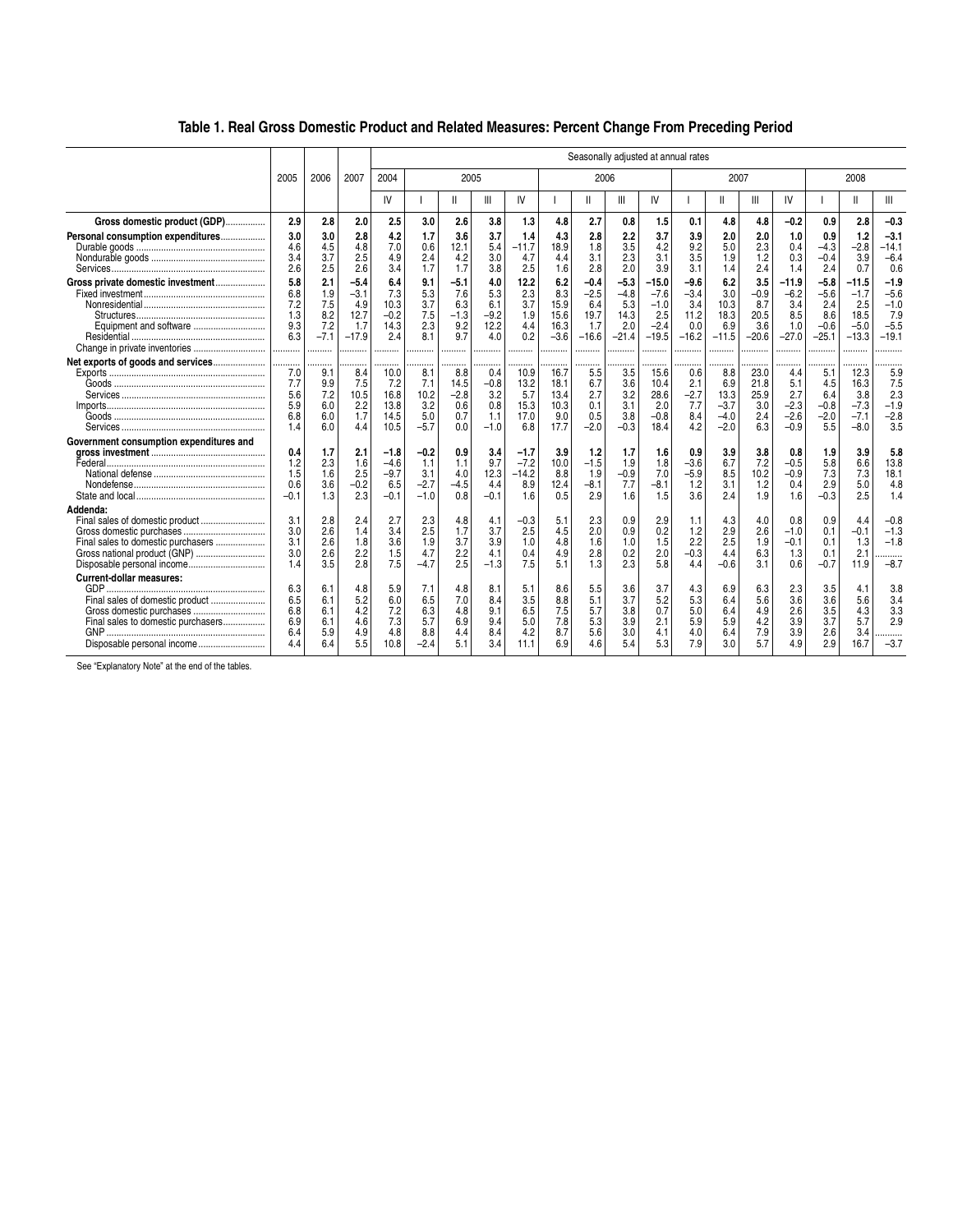|                                                                         |                    |                    | Seasonally adjusted at annual rates |                    |                    |                 |                 |                    |                    |                    |                 |                    |                    |               |                    |                    |                    |                    |                    |
|-------------------------------------------------------------------------|--------------------|--------------------|-------------------------------------|--------------------|--------------------|-----------------|-----------------|--------------------|--------------------|--------------------|-----------------|--------------------|--------------------|---------------|--------------------|--------------------|--------------------|--------------------|--------------------|
|                                                                         | 2005               | 2006               | 2007                                | 2004               |                    | 2005            |                 |                    |                    | 2006               |                 |                    |                    | 2007          |                    |                    |                    | 2008               |                    |
|                                                                         |                    |                    |                                     | IV                 |                    | Ш               | Ш               | IV                 |                    | $\mathbf{I}$       | Ш               | IV                 |                    | Ш             | Ш                  | IV                 |                    | Ш                  | Ш                  |
| Percent change at annual rate:                                          |                    |                    |                                     |                    |                    |                 |                 |                    |                    |                    |                 |                    |                    |               |                    |                    |                    |                    |                    |
| Gross domestic product                                                  | 2.9                | 2.8                | 2.0                                 | 2.5                | 3.0                | 2.6             | 3.8             | 1.3                | 4.8                | 2.7                | 0.8             | 1.5                | 0.1                | 4.8           | 4.8                | $-0.2$             | 0.9                | 2.8                | $-0.3$             |
| Percentage points at annual rates:<br>Personal consumption expenditures | 2.13               | 2.13               | 1.95                                | 2.93               | 1.25               | 2.50            | 2.59            | 0.94               | 2.86               | 1.88               | 1.52            | 2.55               | 2.71               | 1.42          | 1.44               | 0.67               | 0.61               | 0.87               | $-2.25$            |
|                                                                         | 0.38               | 0.36               | 0.38                                | 0.57               | 0.04               | 0.95            | 0.44            | $-1.02$            | 1.37               | 0.14               | 0.27            | 0.33               | 0.71               | 0.40          | 0.19               | 0.03               | $-0.33$            | $-0.21$            | $-1.10$            |
|                                                                         | $-0.01$            | -0.09              | 0.07                                | 0.23               | $-0.32$            | 0.53            | 0.15            | $-1.59$            | 0.53               | 0.06               | 0.06            | 0.01               | 0.30               | 0.05          | $-0.22$            | $-0.03$            | $-0.35$            | $-0.64$            | $-0.80$            |
| Furniture and household equipment                                       | 0.30               | 0.35               | 0.24                                | 0.25               | 0.26               | 0.29            | 0.37            | 0.41               | 0.55               | 0.15               | 0.20            | 0.23               | 0.34               | 0.17          | 0.26               | 0.11               | 0.05               | 0.39               | $-0.23$            |
|                                                                         | 0.08               | 0.10               | 0.08                                | 0.09               | 0.11               | 0.13            | $-0.08$         | 0.17               | 0.29               | $-0.06$            | 0.00            | 0.09               | 0.07               | 0.17          | 0.15               | $-0.06$            | $-0.04$            | 0.04               | $-0.07$            |
| Food                                                                    | 0.69<br>0.36       | 0.74<br>0.38       | 0.50<br>0.18                        | 0.97<br>0.60       | 0.49<br>0.32       | 0.83<br>0.29    | 0.59<br>0.45    | 0.93<br>0.37       | 0.85<br>0.50       | 0.62<br>0.43       | 0.46<br>0.10    | 0.62<br>0.20       | 0.71<br>0.12       | 0.40<br>0.27  | 0.25<br>0.03       | 0.05<br>0.27       | $-0.08$<br>0.13    | 0.80<br>0.40       | $-1.41$<br>$-0.89$ |
|                                                                         | 0.17               | 0.16               | 0.13                                | 0.23               | 0.15               | 0.27            | 0.00            | 0.35               | 0.18               | 0.02               | 0.14            | 0.12               | 0.25               | 0.08          | 0.12               | $-0.09$            | 0.08               | 0.28               | $-0.31$            |
| Gasoline, fuel oil, and other energy goods                              | $-0.01$            | -0.05              | 0.02                                | 0.00               | -0.09              | 0.09            | 0.02            | -0.04              | -0.17              | -0.11              | 0.03            | 0.03               | 0.13               | -0.07         | -0.01              | $-0.05$            | $-0.18$            | -0.20              | $-0.23$            |
|                                                                         | 0.17               | 0.25               | 0.17                                | 0.14               | 0.12               | 0.17            | 0.11            | 0.25               | 0.33               | 0.27               | 0.19            | 0.26               | 0.22               | 0.12          | 0.11               | $-0.08$            | $-0.10$            | 0.33               | 0.02               |
|                                                                         | 1.06               | 1.02               | 1.07                                | 1.39               | 0.72               | 0.72            | 1.55            | 1.02               | 0.64               | 1.12               | 0.79            | 1.61               | 1.29               | 0.62          | 1.00               | 0.59               | 1.02               | 0.28               | 0.26               |
|                                                                         | 0.33<br>0.06       | 0.34<br>$-0.02$    | 0.16<br>0.07                        | 0.31<br>0.15       | 0.34<br>0.01       | 0.36<br>0.02    | 0.39<br>0.15    | 0.35<br>$-0.01$    | 0.37<br>$-0.42$    | 0.31<br>0.26       | 0.25<br>0.10    | 0.22<br>0.03       | 0.12<br>0.08       | 0.09<br>0.02  | 0.08<br>0.06       | 0.12<br>0.09       | 0.05<br>0.07       | 0.18<br>-0.17      | 0.08<br>$-0.18$    |
|                                                                         | 0.04               | $-0.05$            | 0.03                                | 0.15               | 0.03               | 0.00            | 0.12            | $-0.04$            | $-0.42$            | 0.20               | 0.05            | -0.01              | 0.07               | -0.04         | 0.02               | 0.01               | 0.11               | $-0.19$            | $-0.23$            |
|                                                                         | 0.03               | 0.03               | 0.04                                | 0.01               | $-0.02$            | 0.01            | 0.04            | 0.03               | 0.01               | 0.06               | 0.05            | 0.04               | 0.00               | 0.06          | 0.04               | 0.08               | $-0.05$            | 0.02               | 0.05               |
|                                                                         | 0.03<br>0.40       | 0.05<br>0.31       | 0.05<br>0.35                        | 0.06<br>0.40       | 0.02<br>0.31       | 0.02<br>0.37    | 0.02<br>0.48    | 0.01<br>0.39       | 0.08<br>0.37       | 0.08<br>0.15       | 0.03<br>0.07    | 0.10<br>0.35       | 0.03<br>0.63       | 0.04<br>0.13  | 0.06<br>0.45       | $-0.02$<br>0.48    | 0.04<br>0.59       | $-0.08$<br>0.35    | $-0.04$<br>0.35    |
|                                                                         | 0.06               | 0.09               | 0.13                                | 0.03               | 0.08               | 0.02            | 0.04            | 0.04               | 0.08               | 0.04               | 0.18            | 0.36               | 0.06               | 0.08          | 0.07               | $-0.01$            | $-0.14$            | 0.04               | $-0.02$            |
|                                                                         | 0.18               | 0.24               | 0.31                                | 0.44               | $-0.03$            | $-0.08$         | 0.46            | 0.24               | 0.16               | 0.27               | 0.15            | 0.55               | 0.37               | 0.27          | 0.28               | $-0.08$            | 0.40               | $-0.03$            | 0.07               |
| Gross private domestic investment                                       | 0.95               | 0.35               | $-0.90$                             | 1.04               | 1.48               | $-0.86$         | 0.69            | 1.98               | 1.15               | -0.02              | $-0.92$         | -2.68              | $-1.63$            | 0.94          | 0.54               | $-1.93$            | $-0.89$            | $-1.74$            | $-0.27$            |
|                                                                         | 1.08               | 0.32               | $-0.50$                             | 1.14               | 0.85               | 1.21            | 0.88            | 0.41               | 1.39               | -0.40              | -0.81           | -1.27              | -0.57              | 0.47          | -0.15              | $-0.97$            | $-0.86$            | -0.25              | $-0.83$            |
|                                                                         | 0.71<br>0.03       | 0.77<br>0.23       | 0.52<br>0.40                        | 1.00<br>0.00       | 0.37<br>0.19       | 0.64<br>$-0.04$ | 0.64<br>$-0.26$ | 0.40<br>0.05       | 1.62<br>0.42       | 0.71<br>0.54       | 0.59<br>0.42    | -0.09<br>0.08      | 0.33<br>0.35       | 1.07<br>0.57  | 0.91<br>0.65       | 0.36<br>0.29       | 0.26<br>0.30       | 0.27<br>0.64       | $-0.11$<br>0.30    |
| Equipment and software                                                  | 0.67               | 0.54               | 0.13                                | 1.01               | 0.18               | 0.68            | 0.90            | 0.35               | 1.20               | 0.16               | 0.17            | $-0.18$            | $-0.02$            | 0.50          | 0.26               | 0.07               | $-0.04$            | $-0.37$            | $-0.40$            |
| Information processing equipment and                                    |                    |                    |                                     |                    |                    |                 |                 |                    |                    |                    |                 |                    |                    |               |                    |                    |                    |                    |                    |
|                                                                         | 0.29               | 0.32               | 0.34                                | 0.41               | 0.23               | 0.31            | 0.36            | 0.33               | 0.61               | 0.15               | 0.34            | 0.04               | 0.57               | 0.41          | 0.31               | 0.37               | 0.27               | 0.30               | 0.10               |
| Computers and peripheral                                                | 0.10               | 0.15               | 0.11                                | 0.24               | $-0.06$            | 0.12            | 0.09            | 0.22               | 0.16               | 0.17               | 0.13            | 0.02               | 0.17               | 0.09          | 0.12               | 0.12               | 0.10               | 0.08               | $-0.08$            |
|                                                                         | 0.11               | 0.06               | 0.15                                | 0.17               | 0.07               | 0.16            | 0.04            | 0.10               | 0.03               | 0.02               | 0.07            | 0.14               | 0.21               | 0.22          | 0.10               | 0.16               | 0.16               | 0.04               | 0.06               |
|                                                                         | 0.08               | 0.11               | 0.08                                | 0.00               | 0.22               | 0.03            | 0.23            | 0.02               | 0.41               | $-0.04$            | 0.14            | -0.11              | 0.19               | 0.09          | 0.09               | 0.10               | 0.00               | 0.18               | 0.12               |
| Transportation equipment                                                | 0.10<br>0.17       | 0.07<br>0.09       | 0.02<br>$-0.17$                     | 0.06<br>0.40       | 0.12<br>$-0.20$    | $-0.04$<br>0.24 | 0.19<br>0.31    | 0.19<br>$-0.24$    | $-0.07$<br>0.52    | 0.25<br>$-0.25$    | $-0.12$<br>0.06 | $-0.02$<br>$-0.15$ | $-0.10$<br>$-0.21$ | 0.34<br>-0.32 | $-0.04$<br>$-0.07$ | $-0.20$<br>$-0.18$ | 0.01<br>$-0.16$    | -0.05<br>$-0.58$   | $-0.14$<br>$-0.55$ |
|                                                                         | 0.11               | 0.05               | $-0.07$                             | 0.13               | 0.04               | 0.17            | 0.04            | 0.07               | 0.15               | 0.02               | $-0.12$         | $-0.05$            | $-0.28$            | 0.07          | 0.06               | 0.08               | $-0.16$            | $-0.04$            | 0.20               |
|                                                                         | 0.37               | -0.45              | $-1.02$                             | 0.14               | 0.48               | 0.57            | 0.25            | 0.01               | $-0.23$            | -1.11              | $-1.40$         | $-1.18$            | $-0.91$            | -0.60         | $-1.06$            | $-1.33$            | $-1.12$            | $-0.52$            | $-0.72$            |
|                                                                         | $-0.13$            | 0.03               | $-0.40$                             | $-0.11$            | 0.63               | $-2.07$         | $-0.19$         | 1.56               | $-0.24$            | 0.38               | $-0.11$         | -1.41              | $-1.06$            | 0.47          | 0.69               | $-0.96$            | $-0.02$            | $-1.50$            | 0.56               |
|                                                                         | $-0.06$<br>$-0.07$ | -0.03<br>0.06      | 0.04<br>$-0.44$                     | -0.14<br>0.03      | $-0.22$<br>0.85    | 0.14<br>$-2.20$ | 0.19<br>$-0.39$ | $-0.15$<br>1.71    | 0.02<br>$-0.26$    | $-0.24$<br>0.62    | 0.00<br>$-0.12$ | 0.12<br>$-1.52$    | $-0.07$<br>$-0.99$ | 0.14<br>0.33  | $-0.08$<br>0.77    | 0.47<br>-1.43      | $-0.17$<br>0.15    | $-0.14$<br>$-1.36$ | $-0.09$<br>0.65    |
| Net exports of goods and services                                       | $-0.21$            | -0.02              | 0.58                                | -1.07              | 0.28               | 0.79            | $-0.07$         | $-1.26$            | 0.09               | 0.59               | -0.12           | 1.33               | $-1.20$            | 1.66          | 2.03               | 0.94               | 0.77               | 2.93               | 1.13               |
|                                                                         | 0.71               | 0.96               | 0.95                                | 0.97               | 0.80               | 0.89            | 0.04            | 1.09               | 1.70               | 0.58               | 0.39            | 1.66               | 0.06               | 1.01          | 2.54               | 0.53               | 0.63               | 1.54               | 0.78               |
|                                                                         | 0.54               | 0.73               | 0.59                                | 0.49               | 0.49               | 0.98            | $-0.06$         | 0.91               | 1.27               | 0.49               | 0.28            | 0.78               | 0.15               | 0.55          | 1.66               | 0.43               | 0.39               | 1.39               | 0.68               |
|                                                                         | 0.17               | 0.23               | 0.36                                | 0.49               | 0.31               | $-0.09$         | 0.10            | 0.18               | 0.42               | 0.09               | 0.11            | 0.87               | $-0.09$            | 0.46          | 0.88               | 0.10               | 0.24               | 0.15               | 0.09               |
|                                                                         | $-0.93$            | -0.98              | $-0.37$                             | $-2.04$            | $-0.52$            | $-0.10$         | $-0.11$         | $-2.35$            | -1.61              | 0.01               | -0.51           | -0.33              | $-1.25$            | 0.65          | $-0.51$            | 0.40               | 0.14               | 1.39               | 0.35               |
|                                                                         | $-0.89$<br>$-0.04$ | $-0.82$<br>$-0.16$ | $-0.25$<br>$-0.12$                  | $-1.78$<br>$-0.26$ | $-0.67$<br>0.15    | $-0.10$<br>0.00 | $-0.14$<br>0.03 | $-2.18$<br>$-0.17$ | $-1.18$<br>$-0.43$ | -0.04<br>0.05      | $-0.51$<br>0.01 | 0.13<br>-0.46      | $-1.14$<br>$-0.11$ | 0.59<br>0.06  | $-0.34$<br>$-0.17$ | 0.38<br>0.02       | 0.29<br>$-0.15$    | 1.14<br>0.25       | 0.45<br>$-0.10$    |
| Government consumption expenditures and                                 |                    |                    |                                     |                    |                    |                 |                 |                    |                    |                    |                 |                    |                    |               |                    |                    |                    |                    |                    |
|                                                                         | 0.07               | 0.32               | 0.40                                | $-0.35$            | $-0.04$            | 0.17            | 0.65            | $-0.34$            | 0.72               | 0.23               | 0.32            | 0.30               | 0.17               | 0.77          | 0.75               | 0.16               | 0.38               | 0.78               | 1.15               |
|                                                                         | 0.09               | 0.16               | 0.11                                | $-0.33$            | 0.08               | 0.08            | 0.66            | $-0.53$            | 0.66               | $-0.11$            | 0.13            | 0.12               | $-0.26$            | 0.47          | 0.51               | $-0.04$            | 0.41               | 0.47               | 0.97               |
|                                                                         | 0.07               | 0.08               | 0.12                                | $-0.48$            | 0.14               | 0.18            | 0.56            | $-0.73$            | 0.39               | 0.09               | $-0.04$         | 0.32               | $-0.29$            | 0.40          | 0.48               | $-0.04$            | 0.34               | 0.36               | 0.86               |
| Consumption expenditures                                                | 0.04<br>0.03       | 0.04<br>0.04       | 0.11<br>0.01                        | $-0.45$<br>$-0.04$ | 0.22<br>$-0.08$    | 0.06<br>0.12    | 0.45<br>0.11    | $-0.70$<br>$-0.02$ | 0.40<br>$-0.01$    | $-0.02$<br>0.11    | 0.00<br>$-0.05$ | 0.14<br>0.18       | $-0.08$<br>$-0.21$ | 0.28<br>0.12  | 0.45<br>0.03       | $-0.06$<br>0.02    | 0.31<br>0.04       | 0.15<br>0.21       | 0.72<br>0.14       |
|                                                                         | 0.01               | 0.08               | 0.00                                | 0.15               | $-0.07$            | $-0.11$         | 0.10            | 0.20               | 0.27               | $-0.20$            | 0.17            | $-0.20$            | 0.03               | 0.07          | 0.03               | 0.01               | 0.06               | 0.11               | 0.11               |
| Consumption expenditures                                                | 0.00               | 0.05               | 0.00                                | 0.12               | $-0.03$            | $-0.12$         | 0.03            | 0.10               | 0.22               | $-0.14$            | 0.15            | $-0.20$            | 0.06               | 0.02          | 0.03               | $-0.02$            | 0.06               | 0.08               | 0.11               |
|                                                                         | 0.01               | 0.03               | 0.00                                | 0.03               | $-0.03$            | 0.01            | 0.07            | 0.10               | 0.05               | $-0.07$            | 0.03            | 0.01               | $-0.04$            | 0.05          | $-0.01$            | 0.02               | 0.01               | 0.03               | 0.00               |
| Consumption expenditures                                                | $-0.01$<br>0.01    | 0.16               | 0.28<br>0.20                        | $-0.01$<br>0.11    | $-0.12$<br>$-0.13$ | 0.10<br>0.02    | $-0.01$<br>0.06 | 0.19<br>0.09       | 0.06<br>0.23       | 0.34<br>0.16       | 0.19<br>0.24    | 0.18<br>0.23       | 0.43<br>0.20       | 0.30<br>0.17  | 0.24<br>0.15       | 0.19               | $-0.03$<br>0.14    | 0.31<br>0.12       | 0.18               |
|                                                                         | $-0.03$            | 0.16<br>0.00       | 0.09                                | $-0.12$            | 0.01               | 0.08            | $-0.07$         | 0.10               | $-0.18$            | 0.18               | $-0.05$         | $-0.06$            | 0.24               | 0.13          | 0.09               | 0.15<br>0.04       | $-0.18$            | 0.19               | 0.15<br>0.03       |
| Addenda:                                                                |                    |                    |                                     |                    |                    |                 |                 |                    |                    |                    |                 |                    |                    |               |                    |                    |                    |                    |                    |
|                                                                         | 1.35               | 1.67               | 0.97                                | 1.18               | 1.12               | 1.49            | 1.68            | 0.65               | 3.40               | 1.84               | 0.51            | 0.42               | $-0.80$            | 3.08          | 2.71               | 0.01               | 0.29               | 1.49               | $-1.14$            |
|                                                                         | 1.25               | 1.35               | 1.61                                | 1.41               | 1.24               | 0.59            | 2.23            | 0.52               | 1.48               | 1.26               | 1.29            | 2.19               | 1.26               | 1.61          | 2.35               | 0.79               | 1.62               | 1.02               | 1.22               |
|                                                                         | 0.34<br>0.13       | $-0.24$<br>$-0.03$ | $-0.55$<br>$-0.03$                  | $-0.03$<br>$-0.34$ | 0.62<br>0.15       | 0.54<br>0.24    | $-0.06$<br>0.76 | 0.15<br>$-1.22$    | $-0.07$<br>0.59    | $-0.42$<br>$-0.34$ | $-1.00$<br>0.40 | $-1.10$<br>$-0.65$ | $-0.41$<br>0.10    | 0.09<br>0.13  | $-0.30$<br>0.47    | $-0.97$<br>$-0.86$ | $-1.03$<br>$-0.41$ | 0.32<br>$-1.01$    | $-0.33$<br>0.09    |
|                                                                         | 0.15               | 0.15               | 0.13                                | 0.29               | 0.06               | 0.22            | 0.07            | 0.21               | 0.16               | 0.15               | 0.04            | 0.20               | $-0.03$            | 0.21          | 0.28               | 0.14               | 0.05               | 0.17               | 0.06               |
|                                                                         |                    |                    |                                     |                    |                    |                 |                 |                    |                    |                    |                 |                    |                    |               |                    |                    |                    |                    |                    |

See "Explanatory Note" at the end of the tables.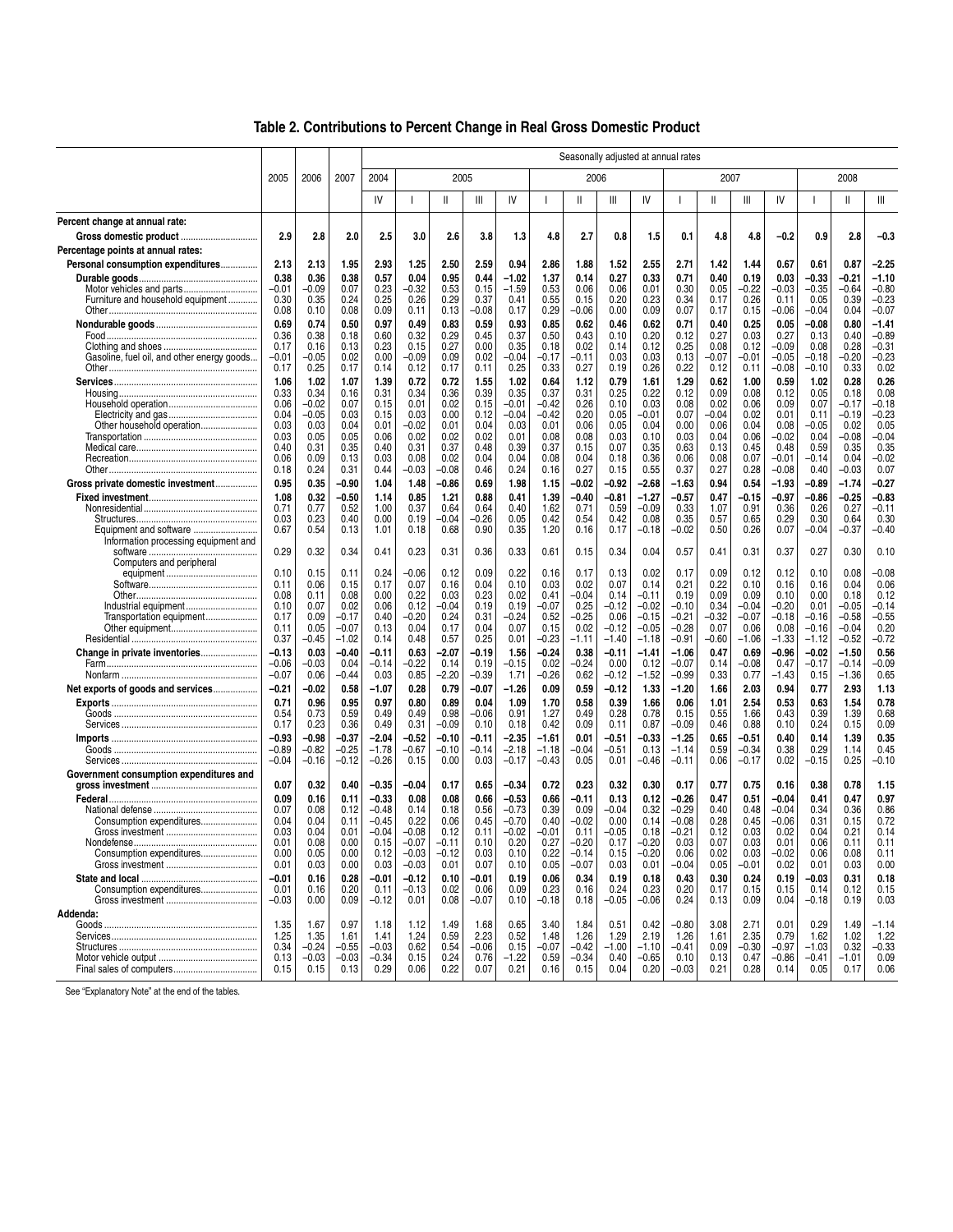|  |  |  | Table 3. Gross Domestic Product and Related Measures: Level and Change From Preceding Period |
|--|--|--|----------------------------------------------------------------------------------------------|
|  |  |  |                                                                                              |

|                                                  |                  |                                 |                  | Billions of current dollars            |                   |                                            | Billions of chained (2000) dollars |                      |                      |                      |                                                     |                   |                |                                 |                    |  |  |
|--------------------------------------------------|------------------|---------------------------------|------------------|----------------------------------------|-------------------|--------------------------------------------|------------------------------------|----------------------|----------------------|----------------------|-----------------------------------------------------|-------------------|----------------|---------------------------------|--------------------|--|--|
|                                                  |                  |                                 |                  | Seasonally adjusted at annual rates    |                   |                                            |                                    |                      |                      |                      | Seasonally adjusted at annual rates                 |                   |                | Change from preceding<br>period |                    |  |  |
|                                                  | 2007             | 2007                            |                  |                                        | 2008              |                                            | 2007                               | 2007                 |                      |                      | 2008                                                |                   | 2007           | 2008                            |                    |  |  |
|                                                  |                  | Ш                               | IV               |                                        | $\mathbf{I}$      | Ш                                          |                                    | Ш                    | IV                   |                      | Ш                                                   | Ш                 |                | Ш                               | Ш                  |  |  |
|                                                  | 13,807.5         | 13,950.6                        | 14,031.2         | 14,150.8                               | 14,294.5          | 14,429.2                                   | 11,523.9                           | 11,625.7             | 11,620.7             | 11,646.0             | 11,727.4                                            | 11,720.0          | 229.1          | 81.4                            | $-7.4$             |  |  |
| Personal consumption expenditures                | 9,710.2          | 9,765.6                         | 9,892.7          | 10,002.3                               | 10,138.0          | 10,190.7                                   | 8,252.8                            | 8,278.5              | 8,298.2              | 8,316.1              | 8,341.3                                             | 8,275.2           | 223.8          | 25.2                            | $-66.1$            |  |  |
|                                                  | 1,082.8<br>440.4 | 1,086.2<br>437.9                | 1,083.0<br>437.8 | 1,071.0<br>424.7                       | 1,059.3<br>400.6  | 1,018.3<br>371.9                           | 1,242.4<br>446.7                   | 1,249.4<br>443.5     | 1,250.6<br>442.6     | 1,237.0<br>430.2     | 1,228.3<br>407.2                                    | 1,182.5<br>378.2  | 57.3<br>8.8    | $-8.7$<br>$-23.0$               | $-45.8$<br>$-29.0$ |  |  |
| Furniture and household equipment                | 415.3            | 417.2                           | 415.3            | 415.1                                  | 423.0             | 412.0                                      | 594.0                              | 600.8                | 606.6                | 609.3                | 629.6                                               | 617.3             | 43.8           | 20.3                            | $-12.3$            |  |  |
|                                                  | 227.0            | 231.1                           | 229.9            | 231.3                                  | 235.7             | 234.4                                      | 228.3                              | 232.9                | 230.8                | 229.4                | 230.8                                               | 228.2             | 10.3           | 1.4                             | $-2.6$             |  |  |
|                                                  | 2,833.0          | 2,846.6                         | 2,906.2          | 2,950.7                                | 3,026.2           | 3,050.4                                    | 2,392.6                            | 2,398.6              | 2,400.2              | 2,397.9              | 2,420.7                                             | 2,380.7           | 57.3           | 22.8                            | $-40.0$            |  |  |
|                                                  | 1,329.1          | 1,337.9                         | 1,359.8          | 1,380.5                                | 1,416.3           | 1,413.2                                    | 1,110.5                            | 1,110.9              | 1,118.7              | 1,122.4              | 1,133.6                                             | 1.108.3           | 20.4           | 11.2                            | $-25.3$            |  |  |
| Gasoline, fuel oil, and other energy goods       | 374.0<br>366.9   | 375.4<br>367.1                  | 373.2<br>405.3   | 375.5<br>423.7                         | 382.4<br>441.8    | 376.8<br>471.8                             | 412.9<br>198.1                     | 416.6<br>197.9       | 413.2<br>197.0       | 416.3<br>194.0       | 427.2<br>190.8                                      | 414.9<br>187.4    | 18.5<br>1.6    | 10.9<br>$-3.2$                  | $-12.3$<br>$-3.4$  |  |  |
|                                                  | 762.9            | 766.1                           | 767.9            | 771.1                                  | 785.7             | 788.5                                      | 687.3                              | 690.5                | 687.9                | 684.8                | 695.1                                               | 695.8             | 21.2           | 10.3                            | 0.7                |  |  |
|                                                  | 5.794.4          | 5.832.8                         | 5.903.5          | 5.980.6                                | 6,052.5           | 6.122.0                                    | 4.646.2                            | 4,659.8              | 4.676.1              | 4.704.3              | 4,712.1                                             | 4.719.2           | 116.3          | 7.8                             | 7.1                |  |  |
|                                                  | 1,460.9          | 1,466.9                         | 1,482.7          | 1,495.1                                | 1,508.8           | 1,520.9                                    | 1,171.7                            | 1,172.5              | 1,175.9              | 1,177.3              | 1,182.3                                             | 1,184.4           | 17.1           | 5.0                             | 2.1                |  |  |
|                                                  | 525.7            | 526.9                           | 534.3            | 541.7                                  | 554.5             | 561.4                                      | 421.2                              | 421.5                | 424.0                | 425.9                | 421.3                                               | 416.5             | 7.7            | -4.6                            | $-4.8$             |  |  |
|                                                  | 218.8            | 218.3                           | 221.1            | 228.1                                  | 236.3             | 237.2                                      | 151.1                              | 151.0                | 151.2                | 154.0                | 149.6                                               | 144.4             | 2.8            | $-4.4$                          | $-5.2$             |  |  |
|                                                  | 306.9<br>357.0   | 308.6<br>360.4                  | 313.2<br>362.9   | 313.6<br>368.8                         | 318.1<br>372.9    | 324.1<br>377.4                             | 270.9<br>299.2                     | 271.3<br>300.5       | 273.9<br>299.9       | 272.5<br>301.2       | 273.2<br>298.9                                      | 274.8<br>297.7    | 4.8<br>5.5     | 0.7<br>$-2.3$                   | 1.6<br>-1.2        |  |  |
|                                                  | 1,681.1          | 1,690.2                         | 1,721.9          | 1,746.6                                | 1,769.3           | 1,795.6                                    | 1,327.8                            | 1,331.4              | 1,344.5              | 1,360.8              | 1,370.3                                             | 1.380.1           | 37.6           | 9.5                             | 9.8                |  |  |
|                                                  | 403.4            | 405.9                           | 409.7            | 408.2                                  | 412.3             | 416.5                                      | 335.0                              | 336.6                | 336.3                | 332.3                | 333.4                                               | 332.7             | 14.3           | 1.1                             | $-0.7$             |  |  |
|                                                  | 1,366.3          | 1,382.5                         | 1,392.0          | 1,420.2                                | 1,434.6           | 1,450.2                                    | 1,089.9                            | 1,096.0              | 1,093.9              | 1,105.0              | 1,104.0                                             | 1,106.0           | 34.0           | $-1.0$                          | 2.0                |  |  |
| Gross private domestic investment                | 2,130.4          | 2,164.0                         | 2,092.3          | 2,056.1                                | 2,000.9           | 1,999.4                                    | 1,809.7                            | 1,838.7              | 1,781.3              | 1,754.7              | 1,702.0                                             | 1,693.7           | $-102.8$       | -52.7                           | $-8.3$             |  |  |
|                                                  | 2,134.0          | 2,141.0                         | 2,113.4          | 2,081.7                                | 2,077.0           | 2,061.7                                    | 1,808.5                            | 1,817.0              | 1,788.2              | 1,762.4              | 1,754.9                                             | 1,729.8           | -57.0          | $-7.5$                          | -25.1              |  |  |
|                                                  | 1,503.8<br>480.3 | 1,522.9<br>492.9                | 1,542.1<br>508.7 | 1,553.6<br>522.7                       | 1,571.9<br>549.8  | 1,584.1<br>570.2                           | 1,382.9<br>304.6                   | 1,402.9<br>313.2     | 1.414.7<br>319.7     | 1,423.1<br>326.4     | 1,431.8<br>340.5                                    | 1,428.3<br>347.0  | 64.7<br>34.3   | 8.7<br>14.1                     | $-3.5$<br>6.5      |  |  |
|                                                  | 1,023.5          | 1,030.0                         | 1,033.4          | 1,030.9                                | 1,022.1           | 1,013.9                                    | 1,078.9                            | 1,087.5              | 1,090.1              | 1,088.6              | 1,074.7                                             | 1,059.6           | 17.9           | $-13.9$                         | $-15.1$            |  |  |
| Information processing equipment and             |                  |                                 |                  |                                        |                   |                                            |                                    |                      |                      |                      |                                                     |                   |                |                                 |                    |  |  |
|                                                  | 517.7            | 521.1                           | 532.5            | 539.6                                  | 550.9             | 553.7                                      | 653.9                              | 660.9                | 677.6                | 689.6                | 702.9                                               | 707.3             | 57.3           | 13.3                            | 4.4                |  |  |
| Computers and peripheral equipment               | 93.7<br>227.3    | 93.7<br>229.5                   | 95.7<br>235.6    | 95.8<br>241.8                          | 96.8              | 91.8<br>247.2                              | 237.0                              | 239.4                | 245.1                | 251.0                |                                                     | 254.3             | 21.5           | 1.3                             | .                  |  |  |
|                                                  | 196.8            | 197.9                           | 201.2            | 202.0                                  | 244.6<br>209.5    | 214.6                                      | 218.0                              | 219.6                | 223.5                | 223.6                | 252.3<br>230.6                                      | 235.3             | 11.3           | 7.0                             | 2.0<br>4.7         |  |  |
|                                                  | 180.6            | 185.2                           | 179.9            | 182.0                                  | 183.2             | 181.4                                      | 155.7                              | 159.1                | 153.1                | 153.4                | 152.0                                               | 147.8             | 2.2            | $-1.4$                          | $-4.2$             |  |  |
| Transportation equipment                         | 157.2            | 154.6                           | 148.4            | 142.1                                  | 121.4             | 102.4                                      | 139.4                              | 137.4                | 131.9                | 127.0                | 108.6                                               | 90.9              | $-20.1$        | $-18.4$                         | $-17.7$            |  |  |
|                                                  | 168.0            | 169.2                           | 172.6            | 167.3                                  | 166.5             | 176.5                                      | 148.4                              | 149.2                | 151.5                | 146.5                | 145.3                                               | 151.5             | $-8.1$         | $-1.2$                          | 6.2                |  |  |
|                                                  | 630.2            | 618.1                           | 571.3            | 528.1                                  | 505.0             | 477.6                                      | 453.8                              | 445.3                | 411.6                | 383.0                | 369.6                                               | 350.5             | -99.1          | $-13.4$                         | -19.1              |  |  |
| Change in private inventories                    | $-3.6$<br>1.6    | 23.0<br>$-0.2$                  | -21.1<br>5.7     | $-25.6$<br>0.2                         | $-76.0$<br>$-4.1$ | -62.3<br>$-8.7$                            | $-2.5$<br>1.0                      | 16.0<br>$-2.5$       | $-8.1$<br>10.5       | $-10.2$<br>6.0       | $-50.6$<br>2.4                                      | $-38.5$<br>$-0.6$ | -44.8<br>4.2   | $-40.4$<br>$-3.6$               | 12.1<br>$-3.0$     |  |  |
|                                                  | $-5.2$           | 23.2                            | $-26.7$          | $-25.8$                                | $-71.9$           | $-53.7$                                    | $-3.7$                             | 19.2                 | $-20.6$              | $-17.9$              | $-55.1$                                             | -38.6             | –50.0          | $-37.2$                         | 16.5               |  |  |
|                                                  | $-707.8$         | $-682.6$                        | -696.7           | $-705.7$                               | $-718.2$          | -706.7                                     | -546.5                             | $-511.8$             | $-484.5$             | $-462.0$             | $-381.3$                                            | $-350.0$          | 69.2           | 80.7                            | 31.3               |  |  |
|                                                  | 1,662.4          | 1,714.9                         | 1,759.7          | 1,820.8                                | 1,923.2           | 1,981.1                                    | 1,425.9                            | 1,466.2              | 1,482.1              | 1,500.6              | 1,544.7                                             | 1,567.0           | 111.1          | 44.1                            | 22.3               |  |  |
|                                                  | 1,149.2          | 1,181.2                         | 1,213.7          | 1,256.9                                | 1,343.7           | 1,385.2                                    | 998.7                              | 1,024.1              | 1,037.0              | 1,048.6              | 1,088.9                                             | 1,108.7           | 70.0           | 40.3                            | 19.8               |  |  |
|                                                  | 513.2            | 533.8                           | 546.0            | 563.9                                  | 579.5             | 595.9                                      | 426.9                              | 441.8                | 444.7                | 451.7                | 455.8                                               | 458.4             | 40.6           | 4.1                             | 2.6                |  |  |
|                                                  | 2,370.2          | 2,397.5                         | 2.456.5          | 2.526.5                                | 2,641.4           | 2,687.8                                    | 1,972.4                            | 1,978.0              | 1,966.5              | 1,962.6              | 1,926.0                                             | 1.916.9           | 41.9           | -36.6                           | $-9.1$             |  |  |
|                                                  | 1,985.2          | 2,005.4<br>392.1                | 2,060.9<br>395.6 | 2,118.0<br>408.5                       | 2,225.5<br>415.9  | 2,262.1<br>425.8                           | 1,677.7<br>296.4                   | 1,681.1<br>298.4     | 1,670.2              | ,662.0<br>1<br>301.8 | 1,631.6<br>295.5                                    | 1,619.8<br>298.1  | 28.7<br>12.7   | $-30.4$                         | $-11.8$<br>2.6     |  |  |
| Government consumption expenditures and          | 385.1            |                                 |                  |                                        |                   |                                            |                                    |                      | 297.8                |                      |                                                     |                   |                | $-6.3$                          |                    |  |  |
|                                                  | 2,674.8          | 2,703.5                         | 2,742.9          | 2,798.1                                | 2,873.7           | 2,945.8                                    | 2,012.1                            | 2,025.3              | 2,029.4              | 2,039.1              | 2,058.9                                             | 2,088.3           | 40.9           | 19.8                            | 29.4               |  |  |
|                                                  | 979.3            | 994.0                           | 998.3            | 1,026.5                                | 1,056.1           | 1,097.8                                    | 752.9                              | 762.7                | 761.7                | 772.6                | 785.0                                               | 810.8             | 11.9           | 12.4                            | 25.8               |  |  |
|                                                  | 662.2            | 675.6                           | 679.3            | 699.9                                  | 723.3             | 759.5                                      | 502.1                              | 511.0                | 509.9                | 518.9                | 528.1                                               | 550.6             | 12.1           | 9.2                             | 22.5               |  |  |
|                                                  | 580.1            | 591.9                           | 594.7            | 613.8                                  | 629.0             | 659.6                                      | 425.8                              | 433.5                | 431.9                | 439.7                | 443.4                                               | 461.6             | 10.8           | 3.7                             | 18.2               |  |  |
|                                                  | 82.1<br>317.1    | 83.7<br>318.3                   | 84.6<br>319.0    | 86.1<br>326.6                          | 94.3<br>332.9     | 99.9<br>338.3                              | 78.0<br>250.4                      | 79.3<br>251.2        | 79.9<br>251.5        | 81.0<br>253.2        | 87.9<br>256.3                                       | 92.6<br>259.4     | 1.3<br>-0.4    | 6.9<br>3.1                      | 4.7<br>3.1         |  |  |
| Consumption expenditures                         | 276.0            | 277.2                           | 276.9            | 284.2                                  | 289.2             | 294.4                                      | 211.7                              | 212.4                | 212.0                | 213.5                | 215.6                                               | 218.5             | $-0.5$         | 2.1                             | 2.9                |  |  |
|                                                  | 41.1             | 41.2                            | 42.1             | 42.4                                   | 43.7              | 43.9                                       | 39.3                               | 39.4                 | 40.2                 | 40.5                 | 41.6                                                | 41.7              | 0.0            | 1.1                             | 0.1                |  |  |
|                                                  | 1,695.5          | 1,709.5                         | 1,744.6          | 1,771.6                                | 1,817.6           | 1,848.0                                    | 1,259.0                            | 1,262.6              | 1,267.5              | 1,266.7              | 1,274.4                                             | 1,278.9           | 28.8           | 7.7                             | 4.5                |  |  |
|                                                  | 1,355.9          | 1,365.3                         | 1,395.2          | 1,426.3                                | 1,462.7           | 1,486.4                                    | 1,008.0                            | 1,010.0              | 1,013.9              | 1,017.6              | 1,020.6                                             | 1,024.3           | 19.8           | 3.0                             | 3.7                |  |  |
|                                                  | 339.6            | 344.2                           | 349.4            | 345.3                                  | 354.9             | 361.6                                      | 250.9                              | 252.5                | 253.4                | 249.0                | 253.7                                               | 254.5             | 9.1            | 4.7                             | 0.8                |  |  |
|                                                  |                  |                                 |                  |                                        |                   | .                                          | $-152.7$                           | $-158.2$             | $-171.9$             | $-178.7$             | $-191.6$                                            | $-168.9$          |                |                                 |                    |  |  |
| Addenda:                                         |                  |                                 |                  |                                        |                   |                                            |                                    |                      |                      |                      |                                                     |                   |                |                                 |                    |  |  |
|                                                  | 13,811.2         | 13,927.6                        |                  | 14,052.3 14,176.4                      | 14,370.5          | 14,491.5                                   | 11,523.4                           | 11,605.0 11,628.0    |                      |                      | 11,653.7   11,778.8   11,755.2                      |                   | 274.1          | 125.1                           | $-23.6$            |  |  |
|                                                  | 14,515.3         | 14,633.1<br>14,519.0   14,610.1 |                  | 14,728.0 14,856.6<br>14,749.0 14,882.2 | 15,012.7          | 15,135.8<br>15,088.7   15,198.2   12,066.0 | 12,066.8                           | 12,135.1<br>12,114.1 | 12,103.2<br>12,109.8 |                      | 12,105.8 12,102.6<br>12,113.3   12,153.0   12,097.5 | 12,063.0          | 162.7<br>207.5 | $-3.2$<br>39.7                  | $-39.6$<br>$-55.5$ |  |  |
|                                                  |                  | 13,807.5 13,950.6               |                  | 14,031.2 14,150.8                      | 14,294.5          |                                            | 14,429.2 11,523.9                  | 11,625.7             | 11,620.7             |                      | 11,646.0 11,727.4                                   | 11,720.0          | 229.1          | 81.4                            | $-7.4$             |  |  |
| Plus: Income receipts from the rest of the world | 861.7            | 898.5                           | 907.4            | 843.2                                  | 822.8             | .                                          | 719.9                              | 749.3                | 749.9                | 690.9                | 667.2                                               | .                 | 97.7           | $-23.7$                         | .                  |  |  |
| Less: Income payments to the rest of the world   | 759.3            | 786.3                           | 742.0            | 705.1                                  | 708.9             | .                                          | 633.3                              | 654.1                | 611.7                | 575.2                | 571.6                                               | .                 | 79.2           | $-3.6$                          |                    |  |  |
| Equals: Gross national product                   | 13,910.0         | 14,062.8                        |                  | 14,196.6 14,289.0                      | 14,408.3          | .                                          | 11,609.8                           |                      |                      |                      | 11,719.9 11,758.3 11,760.9 11,822.2                 | .                 | 247.5          | 61.3                            | .                  |  |  |
|                                                  |                  | 12,087.1 12,218.6               |                  | 12,272.6 12,372.9                      |                   | 12,491.3 12,528.9                          | 10,025.9                           | 10, 120.3            | 10,096.1             |                      | 10,093.2 10,151.2 10,069.1                          |                   | 176.3          | 58.0                            | $-82.1$            |  |  |
|                                                  |                  |                                 |                  |                                        |                   |                                            |                                    |                      |                      |                      |                                                     |                   |                |                                 |                    |  |  |

Nore. Users are cautioned that particularly for components that exhibit rapid change in prices relative to other prices in the economy, the chained-dollar estimates should not be used to measure the component's relative im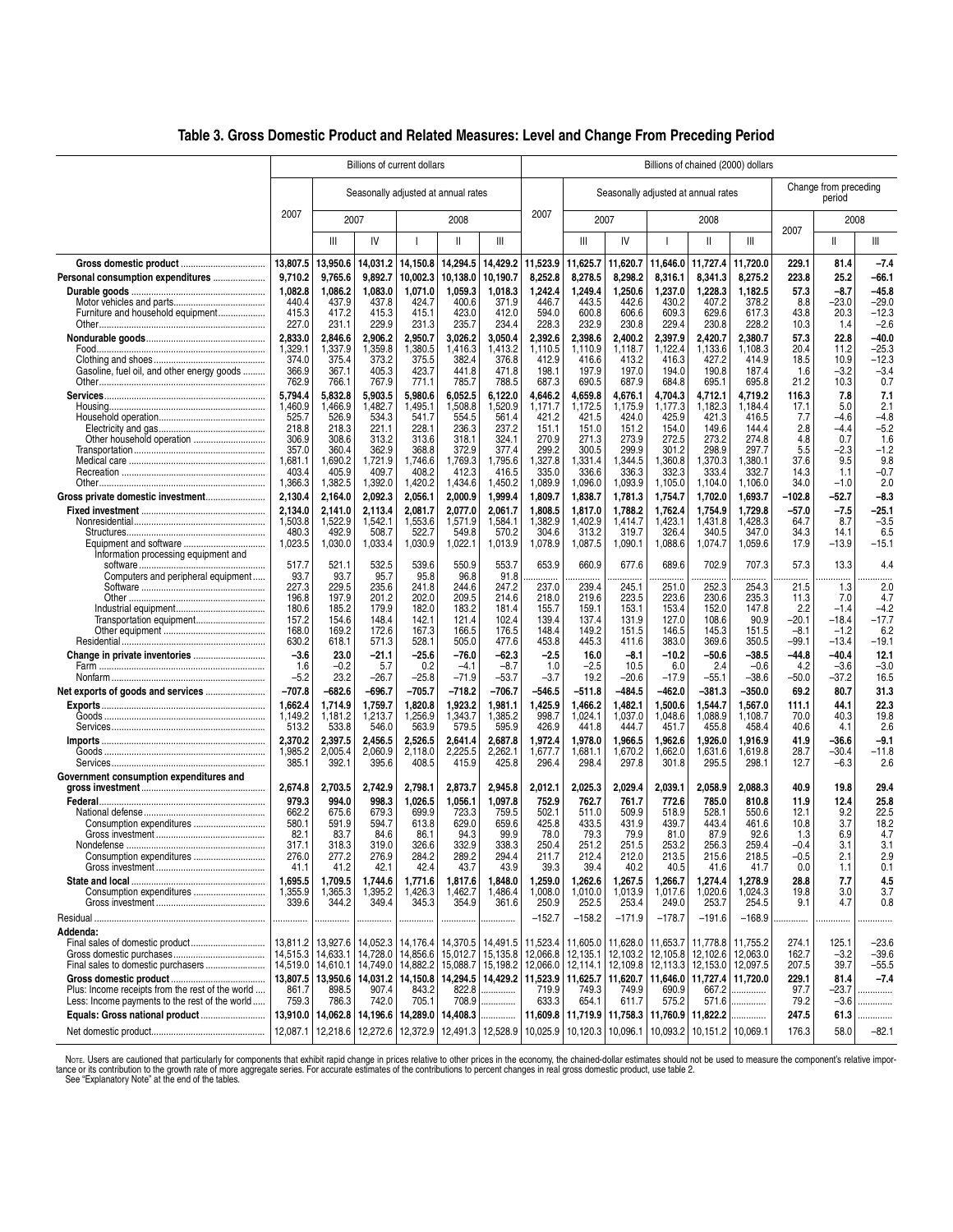## **Table 4. Price Indexes for Gross Domestic Product and Related Measures: Percent Change From Preceding Period**

|                                               |        |        |        |        |      |        |        |        |        |        |        |         | Seasonally adjusted at annual rates |        |        |        |        |        |                   |
|-----------------------------------------------|--------|--------|--------|--------|------|--------|--------|--------|--------|--------|--------|---------|-------------------------------------|--------|--------|--------|--------|--------|-------------------|
|                                               | 2005   | 2006   | 2007   | 2004   |      | 2005   |        |        |        | 2006   |        |         |                                     | 2007   |        |        |        | 2008   |                   |
|                                               |        |        |        | IV     |      |        | Ш      | IV     |        |        |        | IV      |                                     |        | Ш      | IV     |        |        |                   |
| Gross domestic product (GDP)                  | 3.3    | 3.2    | 2.7    | 3.2    | 4.0  | 2.1    | 4.1    | 3.7    | 3.5    | 2.7    | 2.8    | 2.2     | 4.1                                 | 2.0    | 1.5    | 2.8    | 2.6    | 1.1    | 4.2               |
|                                               | 2.9    | 2.8    | 2.6    | 3.0    | 2.5  | 2.5    | 4.7    | 3.3    | 1.8    | 3.3    | 3.1    | $-0.5$  | 3.4                                 | 3.6    | 2.5    | 4.3    | 3.6    | 4.3    | 5.4               |
|                                               | $-0.8$ | $-1.3$ | $-1.8$ | 0.2    | 0.4  | $-0.9$ | $-3.1$ | $-0.9$ | $-0.9$ | $-0.8$ | $-1.3$ | $-2.7$  | $-1.8$                              | $-1.6$ | $-1.9$ | $-1.6$ | $-0.1$ | $-1.6$ | $-0.6$            |
|                                               | 3.7    | 3.0    | 3.0    | 4.7    | 1.5  | 2.0    | 11.2   | 2.3    | 0.3    | 4.9    | 4.4    | $-6.2$  | 5.1                                 | 6.4    | 2.9    | 8.4    | 6.7    | 6.5    | 10.3              |
|                                               | 3.3    | 3.5    | 3.3    | 2.8    | 3.3  | 3.5    | 3.3    | 4.7    | 3.0    | 3.3    | 3.3    | 2.8     | 3.6                                 | 3.3    | 3.1    | 3.5    | 2.8    | 4.2    | 4.0               |
|                                               | 4.4    | 4.2    | 1.4    | 3.9    | 4.7  | 4.0    | 5.0    | 5.4    | 5.2    | 3.5    | 1.6    | 3.3     | 1.6                                 | $-0.3$ | $-0.3$ | 1.3    | $-0.5$ | 0.4    | 2.3               |
|                                               | 4.5    | 4.2    | 1.4    | 3.9    | 4.7  | 4.2    | 5.3    | 5.7    | 5.0    | 3.4    | 1.5    | 3.2     | 1.6                                 | $-0.2$ | $-0.4$ | 1.2    | $-0.2$ | 0.8    | $^{2.9}_{4.2}$    |
|                                               | 2.9    | 3.3    | 1.4    | 2.5    | 4.4  | 2.7    | 2.0    | 4.4    | 4.3    | 3.3    | 1.7    | 2.9     | 1.3                                 | 0.3    | $-0.6$ | 1.7    | 0.6    | 2.3    |                   |
|                                               | 11.8   | 12.3   | 3.8    | 12.0   | 11.9 | 10.1   | 14.8   | 17.0   | 14.1   | 12.0   | 4.6    | 6.7     | 3.4                                 | 0.7    | 0.5    | 4.5    | 2.7    | 3.3    | 7.2               |
|                                               | $-0.1$ | 0.1    | 0.3    | $-0.6$ | 1.8  | 0.1    | $-2.3$ | 0.2    | 0.7    | $-0.1$ | 0.5    | 1.2     | 0.4                                 | 0.1    | $-1.2$ | 0.4    | $-0.4$ | 1.7    | 2.5               |
|                                               | 7.2    | 5.9    | 1.5    | 6.2    | 5.2  | 6.8    | 11.0   | 7.8    | 6.4    | 3.7    | 1.2    | 3.9     | 2.2                                 | $-1.3$ | 0.3    | 0.0    | $-2.6$ | $-3.5$ | $-1.2$            |
|                                               |        | .      |        |        |      |        |        |        |        |        |        |         |                                     |        |        |        |        |        |                   |
|                                               | .      |        |        | .      |      |        |        |        |        |        |        |         |                                     |        |        |        |        |        |                   |
|                                               | 3.6    | 3.5    | 3.5    | 4.2    | 4.6  | 3.5    | 2.5    | 3.2    | 2.9    | 5.8    | 4.7    | $-0.8$  | 3.6                                 | 5.3    | 3.5    | 6.2    | 9.1    | 10.8   | 6.4               |
|                                               | 3.1    | 3.3    | 3.5    | 3.6    | 4.3  | 3.0    | 1.3    | 2.2    | 3.0    | 6.2    | 5.2    | 0.0     | 3.3                                 | 5.1    | 2.8    | 6.0    | 10.0   | 12.3   | 5.1               |
|                                               | 4.9    | 3.8    | 3.5    | 5.5    | 5.2  | 4.6    | 5.3    | 5.5    | 2.7    | 4.9    | 3.7    | $-2.6$  | 4.3                                 | 5.9    | 5.2    | 6.6    | 6.9    | 7.5    | 9.4               |
|                                               | 6.3    | 4.3    | 3.7    | 6.9    | 2.3  | 9.7    | 10.3   | 4.5    | $-1.1$ | 10.3   | 5.0    | $-9.1$  | 0.9                                 | 12.8   | 7.4    | 12.8   | 12.8   | 28.8   | 9.3               |
|                                               | 6.5    | 4.2    | 3.6    | 7.0    | 2.1  | 10.0   | 10.8   | 5.0    | $-2.0$ | 10.4   | 5.4    | $-10.1$ | 0.8                                 | 13.0   | 7.7    | 14.5   | 13.8   | 31.2   | 9.9               |
|                                               | 5.7    | 4.8    | 3.7    | 6.0    | 3.5  | 7.9    | 7.8    | 2.0    | 4.1    | 9.9    | 3.2    | $-3.8$  | 1.1                                 | 11.7   | 6.1    | 4.5    | 7.8    | 16.8   | 6.1               |
| Government consumption expenditures and gross |        |        |        |        |      |        |        |        |        |        |        |         |                                     |        |        |        |        |        |                   |
|                                               | 5.9    | 4.7    | 4.5    | 5.7    | 7.7  | 4.1    | 7.0    | 4.8    | 4.9    | 4.9    | 3.3    | 2.3     | 6.4                                 | 5.2    | 3.4    | 5.1    | 6.2    | 7.0    | $\frac{4.3}{2.6}$ |
|                                               | 4.8    | 4.1    | 3.4    | 2.6    | 11.8 | 1.7    | 3.1    | 0.8    | 10.2   | 4.1    | 1.2    | 0.9     | 7.6                                 | 3.7    | 0.9    | 2.3    | 5.6    | 5.1    |                   |
|                                               | 5.2    | 4.5    | 3.5    | 3.1    | 12.6 | 1.8    | 3.2    | 1.3    | 10.9   | 4.4    | 1.5    | 0.7     | 7.0                                 | 4.3    | 1.6    | 3.1    | 5.1    | 6.3    | 2.9               |
|                                               | 4.0    | 3.4    | 3.1    | 1.7    | 10.2 | 1.6    | 3.0    | $-0.1$ | 8.9    | 3.5    | 0.5    | 1.2     | 8.8                                 | 2.6    | $-0.5$ | 0.5    | 6.8    | 2.8    | 1.7               |
|                                               | 6.5    | 5.1    | 5.1    | 7.6    | 5.3  | 5.6    | 9.4    | 7.3    | 2.0    | 5.4    | 4.6    | 3.2     | 5.7                                 | 6.1    | 4.9    | 6.8    | 6.6    | 8.1    | 5.4               |
| Addenda:                                      |        |        |        |        |      |        |        |        |        |        |        |         |                                     |        |        |        |        |        |                   |
|                                               | 3.3    | 3.2    | 2.7    | 3.2    | 4.0  | 2.1    | 4.1    | 3.8    | 3.5    | 2.7    | 2.7    | 2.2     | 4.1                                 | 2.0    | 1.5    | 2.8    | 2.7    | 1.2    | 4.2               |
|                                               | 3.7    | 3.4    | 2.8    | 3.6    | 3.7  | 3.1    | 5.2    | 3.9    | 2.9    | 3.6    | 2.9    | 0.6     | 3.6                                 | 3.3    | 2.2    | 4.0    | 3.5    | 4.2    | 4.8               |
|                                               | 3.7    | 3.4    | 2.8    | 3.6    | 3.7  | 3.1    | 5.2    | 4.0    | 2.8    | 3.6    | 2.9    | 0.6     | 3.7                                 | 3.3    | 2.2    | 4.0    | 3.5    | 4.3    | 4.8               |
|                                               | 3.3    | 3.2    | 2.7    | 3.2    | 4.0  | 2.1    | 4.1    | 3.7    | 3.5    | 2.7    | 2.8    | 2.2     | 4.1                                 | 2.0    | 1.5    | 2.8    | 2.6    | 1.1    | .                 |
| Implicit price deflators:                     |        |        |        |        |      |        |        |        |        |        |        |         |                                     |        |        |        |        |        |                   |
|                                               | 3.3    | 3.2    | 2.7    | 3.2    | 4.0  | 2.1    | 4.1    | 3.8    | 3.6    | 2.7    | 2.7    | 2.2     | 4.2                                 | 2.0    | 1.5    | 2.5    | 2.6    | 1.3    | 4.1               |
|                                               | 3.7    | 3.4    | 2.8    | 3.7    | 3.7  | 3.1    | 5.2    | 4.0    | 2.9    | 3.6    | 2.9    | 0.6     | 3.7                                 | 3.3    | 2.2    | 3.7    | 3.4    | 4.4    | 4.7               |
|                                               | 3.3    | 3.2    | 2.7    | 3.2    | 4.0  | 2.1    | 4.1    | 3.8    | 3.6    | 2.7    | 2.8    | 2.1     | 4.2                                 | 2.0    | 1.5    | 2.5    | 2.5    | 1.3    | .                 |
|                                               |        |        |        |        |      |        |        |        |        |        |        |         |                                     |        |        |        |        |        |                   |

See "Explanatory Note" at the end of the tables.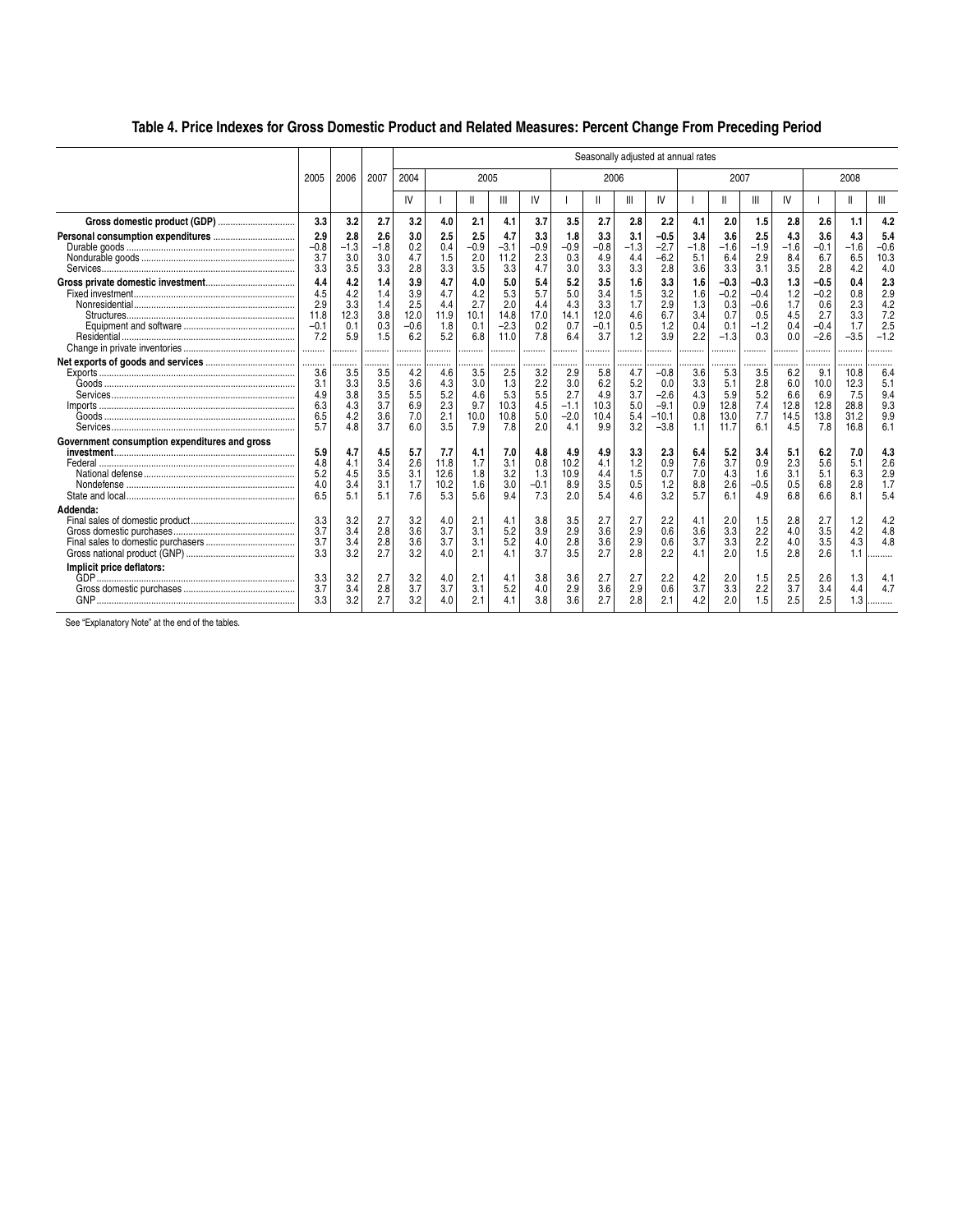### **Table 5. Real Gross Domestic Product, Quantity Indexes**

[Index numbers, 2000=100]

|                                                          |                                                                  |                                                               |                                                               |                                                               |                                                               | Seasonally adjusted                                           |                                                              |                                                              |
|----------------------------------------------------------|------------------------------------------------------------------|---------------------------------------------------------------|---------------------------------------------------------------|---------------------------------------------------------------|---------------------------------------------------------------|---------------------------------------------------------------|--------------------------------------------------------------|--------------------------------------------------------------|
|                                                          | 2005                                                             | 2006                                                          | 2007                                                          | 2007                                                          |                                                               |                                                               | 2008                                                         |                                                              |
|                                                          |                                                                  |                                                               |                                                               | Ш                                                             | IV                                                            |                                                               | Ш                                                            | Ш                                                            |
|                                                          | 111.944                                                          | 115.054                                                       | 117.388                                                       | 118.425                                                       | 118.374                                                       | 118.631                                                       | 119.460                                                      | 119.385                                                      |
|                                                          | 115.615<br>131.397<br>115.687<br>112.525                         | 119.135<br>137.274<br>119.930<br>115.298                      | 122.456<br>143.908<br>122.872<br>118.259                      | 122.838<br>144.720<br>123.182<br>118.605                      | 123.130<br>144.856<br>123.261<br>119.020                      | 123.395<br>143.284<br>123.147<br>119.739                      | 123.770<br>142.273<br>124.317<br>119.937                     | 122.789<br>136.974<br>122.263<br>120.118                     |
|                                                          | 107.953<br>108.984<br>99.520<br>79.747<br>107.695<br>133.226<br> | 110.200<br>111.109<br>106.987<br>86.318<br>115.467<br>123.728 | 104.278<br>107.717<br>112.244<br>97.264<br>117.412<br>101.534 | 105.950<br>108.218<br>113.863<br>100.005<br>118.348<br>99.644 | 102.639<br>106.503<br>114.819<br>102.076<br>118.636<br>92.110 | 101.110<br>104.969<br>115.504<br>104.206<br>118.470<br>85.698 | 98.071<br>104.522<br>116.212<br>108.716<br>116.961<br>82.692 | 97.595<br>103.028<br>115.930<br>110.804<br>115.308<br>78.436 |
|                                                          | 109.942                                                          | 119.937                                                       | 130.068                                                       | 133.747                                                       | 135.189                                                       | 136.880                                                       | 140.908                                                      | 142.934                                                      |
|                                                          | 123.455                                                          | 130.815                                                       | 133.654                                                       | 134.033                                                       | 133.254                                                       | 132.991                                                       | 130.509                                                      | 129.895                                                      |
| Government consumption expenditures and gross investment | 112.626<br>125.181<br>106.256                                    | 114.497<br>128.019<br>107.642                                 | 116,871<br>130.078<br>110.167                                 | 117.642<br>131.772<br>110.484                                 | 117.879<br>131.610<br>110.914                                 | 118,443<br>133.488<br>110.844                                 | 119.594<br>135.628<br>111.517                                | 121.301<br>140.080<br>111.910                                |
| Addenda:                                                 | 112.159<br>113.744<br>113.959<br>112.340                         | 115.254<br>116.748<br>116.948<br>115.284                      | 118.062<br>118.343<br>118.995<br>117.795                      | 118.898<br>119.013<br>119.469<br>118.913                      | 119.133<br>118.700<br>119.427<br>119.302                      | 119.397<br>118.726<br>119.461<br>119.329                      | 120.679<br>118.694<br>119.853<br>119.950                     | 120.437<br>118,306<br>119.305<br>.                           |

See "Explanatory Note" at the end of the tables.

#### **Table 6. Price Indexes for Gross Domestic Product**

[Index numbers, 2000=100]

|                                                          |                                                               |                                                               |                                                               |                                                               |                                                               | Seasonally adjusted                                           |                                                               |                                                               |
|----------------------------------------------------------|---------------------------------------------------------------|---------------------------------------------------------------|---------------------------------------------------------------|---------------------------------------------------------------|---------------------------------------------------------------|---------------------------------------------------------------|---------------------------------------------------------------|---------------------------------------------------------------|
|                                                          | 2005                                                          | 2006                                                          | 2007                                                          | 2007                                                          |                                                               |                                                               | 2008                                                          |                                                               |
|                                                          |                                                               |                                                               |                                                               | Ш                                                             | IV                                                            |                                                               | $\mathsf{I}$                                                  | Ш                                                             |
|                                                          | 113.039                                                       | 116.676                                                       | 119,819                                                       | 119.984                                                       | 120.826                                                       | 121.613                                                       | 121.951                                                       | 123.203                                                       |
|                                                          | 111.581<br>89.984<br>111.606<br>116.700                       | 114.675<br>88.772<br>114.984<br>120.752                       | 117.659<br>87.154<br>118.407<br>124.712                       | 117.969<br>86.938<br>118.682<br>125.179                       | 119.221<br>86.598<br>121.092<br>126.253                       | 120.283<br>86.581<br>123.059<br>127.133                       | 121.544<br>86.237<br>125.021<br>128.450                       | 123.152<br>86.110<br>128.134<br>129.731                       |
| Residential                                              | 111.381<br>111.638<br>103.829<br>135.177<br>94.534<br>129.268 | 116.102<br>116.380<br>107.277<br>151.822<br>94.594<br>136.897 | 117.735<br>117.995<br>108.739<br>157.662<br>94.870<br>138.884 | 117.566<br>117.836<br>108.558<br>157.402<br>94.712<br>138.820 | 117.960<br>118.189<br>109.015<br>159.138<br>94.798<br>138.803 | 117.815<br>118.117<br>109.177<br>160.182<br>94.700<br>137.900 | 117.926<br>118.353<br>109.788<br>161.496<br>95.101<br>136.687 | 118.593<br>119.188<br>110.911<br>164.325<br>95.696<br>136.264 |
|                                                          | 108.814                                                       | 112,618                                                       | 116.586                                                       | 117.018                                                       | 118.794                                                       | 121.397                                                       | 124.560                                                       | 126.495                                                       |
|                                                          | 111.154                                                       | 115.932                                                       | 120.168                                                       | 121.200                                                       | 124.907                                                       | 128.722                                                       | 137.136                                                       | 140.205                                                       |
| Government consumption expenditures and gross investment | 121.470<br>120.834<br>121.862                                 | 127.239<br>125.806<br>128.109                                 | 132.941<br>130.076<br>134.671                                 | 133.497<br>130.342<br>135.400                                 | 135.174<br>131.070<br>137.649                                 | 137.237<br>132.879<br>139.866                                 | 139.588<br>134.553<br>142.632                                 | 141.074<br>135.411<br>144.509                                 |
| Addenda:                                                 | 109.644<br>110.316<br>107.657                                 | 112.129<br>113.167<br>109.715                                 | 114.548<br>115.893<br>111.700                                 | 114.797<br>116.118<br>111.831                                 | 115.512<br>117.371<br>112.439                                 | 116.158<br>118.452<br>113.021                                 | 116.782<br>119.719<br>113.522                                 | 117.612<br>121.365<br>114,244                                 |
|                                                          | 113.074<br>113.263<br>113.299<br>113.036                      | 116.710<br>117.066<br>117.101<br>116.673                      | 119.853<br>120.294<br>120.329<br>119.815                      | 120.020<br>120.571<br>120.609<br>119.978                      | 120.856<br>121.766<br>121.798<br>120.822                      | 121.653<br>122.821<br>122.863<br>121.601                      | 122.008<br>124.103<br>124.160<br>121.938                      | 123.284<br>125.557<br>125.636                                 |
| Implicit price deflators:                                | 113.034<br>113.074<br>113.258<br>113.299<br>113.031           | 116.676<br>116.709<br>117.066<br>117.101<br>116.672           | 119.816<br>119.853<br>120.292<br>120.329<br>119.813           | 119.997<br>120.013<br>120.585<br>120.604<br>119.990           | 120.743<br>120.849<br>121.687<br>121.794<br>120.737           | 121.508<br>121.647<br>122.722<br>122.858<br>121.495           | 121.890<br>122.002<br>124.045<br>124.156<br>121.876           | 123.116<br>123.277<br>125.473<br>125.631<br>.                 |

1. This index is a supplemental measure that is based on household expenditures for which there are observable price measures. It excludes most implicit prices (for example, the services furnished<br>without payment by financ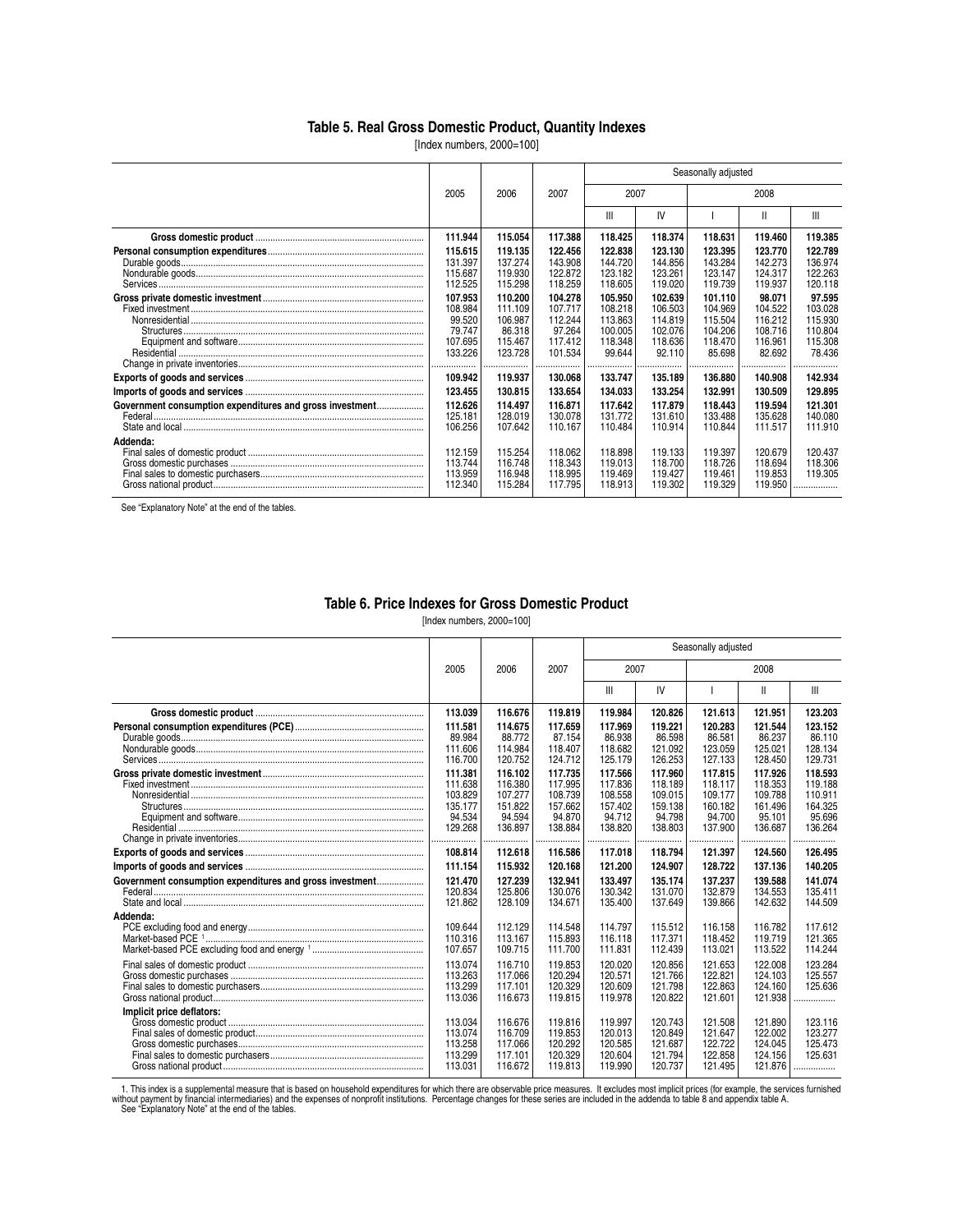| Table 7. Real Gross Domestic Product: Percent Change From Preceding Year |  |
|--------------------------------------------------------------------------|--|
|--------------------------------------------------------------------------|--|

|                                                                      | 1992                                           | 1993                                            | 1994                                          | 1995                                        | 1996                                     | 1997                                       | 1998                                      | 1999                                       | 2000                                       | 2001                                                     | 2002                                                   | 2003                                      | 2004                                       | 2005                                   | 2006                                      | 2007                                              |
|----------------------------------------------------------------------|------------------------------------------------|-------------------------------------------------|-----------------------------------------------|---------------------------------------------|------------------------------------------|--------------------------------------------|-------------------------------------------|--------------------------------------------|--------------------------------------------|----------------------------------------------------------|--------------------------------------------------------|-------------------------------------------|--------------------------------------------|----------------------------------------|-------------------------------------------|---------------------------------------------------|
|                                                                      | 3.3                                            | 2.7                                             | 4.0                                           | 2.5                                         | 3.7                                      | 4.5                                        | 4.2                                       | 4.5                                        | 3.7                                        | 0.8                                                      | 1.6                                                    | 2.5                                       | 3.6                                        | 2.9                                    | 2.8                                       | 2.0                                               |
|                                                                      | 3.3<br>5.9<br>2.0<br>3.5                       | 3.3<br>7.8<br>2.7<br>2.8                        | 3.7<br>8.4<br>3.5<br>2.9                      | 2.7<br>4.4<br>2.2<br>2.6                    | 3.4<br>7.8<br>2.6<br>2.9                 | 3.8<br>8.6<br>2.7<br>3.3                   | 5.0<br>11.3<br>4.0<br>4.2                 | 5.1<br>11.7<br>4.6<br>4.0                  | 4.7<br>7.3<br>3.8<br>4.5                   | 2.5<br>4.3<br>2.0<br>2.4                                 | 2.7<br>7.1<br>2.5<br>1.9                               | 2.8<br>5.8<br>3.2<br>1.9                  | 3.6<br>6.3<br>3.5<br>3.2                   | 3.0<br>4.6<br>3.4<br>2.6               | 3.0<br>4.5<br>3.7<br>2.5                  | 2.8<br>4.8<br>2.5<br>2.6                          |
|                                                                      | 8.1<br>5.9<br>3.2<br>$-6.0$<br>7.3<br>13.8<br> | 8.9<br>8.6<br>8.7<br>$-0.7$<br>12.5<br>8.2<br>. | 13.6<br>9.3<br>9.2<br>1.8<br>11.9<br>9.6<br>. | 3.1<br>6.5<br>10.5<br>6.4<br>12.0<br>$-3.2$ | 8.9<br>9.0<br>9.3<br>5.6<br>10.6<br>8.0  | 12.4<br>9.2<br>12.1<br>7.3<br>13.8<br>1.9  | 9.8<br>10.2<br>11.1<br>5.1<br>13.3<br>7.6 | 7.8<br>8.3<br>9.2<br>$-0.4$<br>12.7<br>6.0 | 5.7<br>6.5<br>8.7<br>6.8<br>9.4<br>0.8     | -7.9<br>$-3.0$<br>$-4.2$<br>$-2.3$<br>$-4.9$<br>0.4      | $-2.6$<br>$-5.2$<br>$-9.2$<br>$-17.1$<br>$-6.2$<br>4.8 | 3.6<br>3.4<br>1.0<br>$-4.1$<br>2.8<br>8.4 | 9.7<br>7.3<br>5.8<br>1.3<br>7.4<br>10.0    | 5.8<br>6.8<br>7.2<br>1.3<br>9.3<br>6.3 | 2.1<br>1.9<br>7.5<br>8.2<br>7.2<br>$-7.1$ | $-5.4$<br>$-3.1$<br>4.9<br>12.7<br>1.7<br>$-17.9$ |
|                                                                      | 6.9<br>7.5<br>5.5<br>7.0<br>9.3<br>$-2.6$      | 3.2<br>3.3<br>3.2<br>8.8<br>10.1<br>2.9         | .<br>8.7<br>9.7<br>6.3<br>11.9<br>13.3<br>5.7 | 10.1<br>11.7<br>6.3<br>8.0<br>9.0<br>3.3    | 8.4<br>8.8<br>7.2<br>8.7<br>9.3<br>5.5   | 11.9<br>14.3<br>5.9<br>13.6<br>14.4<br>9.4 | 2.4<br>2.2<br>2.9<br>11.6<br>11.7<br>11.4 | 4.3<br>3.8<br>5.6<br>11.5<br>12.4<br>6.9   | 8.7<br>11.2<br>2.9<br>13.1<br>13.5<br>11.1 | $-5.4$<br>$-6.1$<br>$-3.7$<br>$-2.7$<br>$-3.2$<br>$-0.3$ | $-2.3$<br>$-4.0$<br>1.9<br>3.4<br>3.7<br>2.1           | 1.3<br>1.8<br>0.0<br>4.1<br>4.9<br>0.0    | 9.7<br>9.0<br>11.5<br>11.3<br>11.3<br>11.5 | 7.0<br>7.7<br>5.6<br>5.9<br>6.8<br>1.4 | 9.1<br>9.9<br>7.2<br>6.0<br>6.0<br>6.0    | 8.4<br>7.5<br>10.5<br>2.2<br>1.7<br>4.4           |
| Government consumption expenditures and gross investment             | 0.5<br>$-1.7$<br>$-5.0$<br>6.9<br>2.2          | $-0.9$<br>$-4.2$<br>$-5.6$<br>$-0.7$<br>1.4     | 0.0<br>$-3.7$<br>$-4.9$<br>$-1.2$<br>2.6      | 0.5<br>$-2.7$<br>$-3.8$<br>$-0.4$<br>2.6    | 1.0<br>$-1.2$<br>$-1.4$<br>$-0.7$<br>2.3 | 1.9<br>$-1.0$<br>$-2.8$<br>2.6<br>3.6      | 1.9<br>$-1.1$<br>$-2.1$<br>0.7<br>3.6     | 3.9<br>2.2<br>1.9<br>2.8<br>4.7            | 2.1<br>0.9<br>$-0.5$<br>3.5<br>2.7         | 3.4<br>3.9<br>3.9<br>3.9<br>3.2                          | 4.4<br>7.0<br>7.4<br>6.3<br>3.1                        | 2.5<br>6.8<br>8.7<br>3.4<br>0.2           | 1.4<br>4.2<br>5.8<br>1.1<br>$-0.2$         | 0.4<br>1.2<br>1.5<br>0.6<br>$-0.1$     | 1.7<br>2.3<br>1.6<br>3.6<br>1.3           | 2.1<br>1.6<br>2.5<br>$-0.2$<br>2.3                |
| Addenda:                                                             | 3.0<br>3.3<br>3.1<br>3.3<br>3.4                | 2.6<br>3.2<br>3.2<br>2.7<br>1.0                 | 3.4<br>4.4<br>3.8<br>3.9<br>2.7               | 3.0<br>2.4<br>2.8<br>2.6<br>2.8             | 3.7<br>3.8<br>3.8<br>3.7<br>3.0          | 4.0<br>4.8<br>4.3<br>4.4<br>3.5            | 4.2<br>5.3<br>5.3<br>4.0<br>5.8           | 4.5<br>5.3<br>5.4<br>4.6<br>3.0            | 3.8<br>4.4<br>4.5<br>3.7<br>4.8            | 1.6<br>0.9<br>1.8<br>0.8<br>1.9                          | 1.2<br>2.2<br>1.8<br>1.5<br>3.1                        | 2.5<br>2.8<br>2.8<br>2.7<br>2.2           | 3.3<br>4.1<br>3.8<br>3.8<br>3.6            | 3.1<br>3.0<br>3.1<br>3.0<br>14         | 2.8<br>2.6<br>2.6<br>2.6<br>3.5           | 2.4<br>1.4<br>1.8<br>2.2<br>2.8                   |
| Price indexes:<br>Gross domestic purchases excluding food and energy | 2.3<br>2.6<br>2.3<br>2.5<br>2.9                | 2.2<br>2.3<br>2.3<br>2.4<br>2.3                 | 2.1<br>2.2<br>2.1<br>2.2<br>2.1               | 2.1<br>2.2<br>2.0<br>2.1<br>2.1             | 1.8<br>1.5<br>1.9<br>1.7<br>2.2          | 1.4<br>1.3<br>1.7<br>1.7<br>1.7            | 0.6<br>1.0<br>1.1<br>1.2<br>0.9           | 1.6<br>1.4<br>1.4<br>1.5<br>1.7            | 2.5<br>1.9<br>2.2<br>2.0<br>2.5            | 2.0<br>1.9<br>2.4<br>2.1<br>2.1                          | 1.6<br>1.9<br>1.7<br>2.1<br>1.4                        | 2.3<br>1.9<br>2.1<br>1.9<br>2.0           | 3.1<br>2.7<br>2.9<br>2.7<br>2.6            | 3.7<br>3.1<br>3.3<br>3.2<br>2.9        | 3.4<br>3.1<br>3.2<br>3.2<br>2.8           | 2.8<br>2.4<br>2.7<br>2.5<br>2.6                   |

## **Table 8. Real Gross Domestic Product: Percent Change From Quarter One Year Ago**

|                                                          | 2004                                                 | 2005                                                 |                                                      |                                                      |                                                      |                                                      | 2006                                                 |                                                      |                                                      |                                                      |                                                      | 2007                                                 |                                                      | 2008                                                 |                                                      |                                                      |
|----------------------------------------------------------|------------------------------------------------------|------------------------------------------------------|------------------------------------------------------|------------------------------------------------------|------------------------------------------------------|------------------------------------------------------|------------------------------------------------------|------------------------------------------------------|------------------------------------------------------|------------------------------------------------------|------------------------------------------------------|------------------------------------------------------|------------------------------------------------------|------------------------------------------------------|------------------------------------------------------|------------------------------------------------------|
|                                                          | IV                                                   |                                                      |                                                      | Ш                                                    | IV                                                   |                                                      |                                                      | Ш                                                    | IV                                                   |                                                      |                                                      | Ш                                                    | IV                                                   |                                                      | Ш                                                    | Ш                                                    |
|                                                          | 3.1                                                  | 3.2                                                  | 2.9                                                  | 3.0                                                  | 2.7                                                  | 3.1                                                  | 3.2                                                  | 2.4                                                  | 2.4                                                  | 1.3                                                  | 1.8                                                  | 2.8                                                  | 2.3                                                  | 2.5                                                  | 2.1                                                  | 0.8                                                  |
|                                                          | 3.7<br>5.6<br>3.5<br>3.3                             | 3.0<br>4.3<br>3.0<br>2.7                             | 3.3<br>6.8<br>3.6<br>2.4                             | 3.3<br>6.2<br>3.6<br>2.6                             | 2.6<br>1.2<br>3.6<br>2.4                             | 3.2<br>5.5<br>4.1<br>2.4                             | 3.0<br>3.0<br>3.8<br>2.7                             | 2.7<br>2.5<br>3.6<br>2.2                             | 3.2<br>6.9<br>3.2<br>2.6                             | 3.1<br>4.6<br>3.0<br>2.9                             | 2.9<br>5.4<br>2.7<br>2.6                             | 2.9<br>5.1<br>2.4<br>2.7                             | 2.2<br>4.2<br>1.7<br>2.1                             | 1.5<br>0.8<br>0.7<br>1.9                             | 1.3<br>$-1.1$<br>1.2<br>1.7                          | 0.0<br>$-5.4$<br>$-0.7$<br>1.3                       |
|                                                          | 9.1<br>7.2<br>7.5<br>2.3<br>9.4<br>6.7<br>.          | 10.9<br>8.7<br>9.2<br>4.2<br>11.0<br>7.7             | 4.4<br>7.3<br>8.1<br>2.3<br>10.2<br>6.1              | 3.5<br>6.4<br>6.6<br>$-1.0$<br>9.4<br>6.0            | 4.8<br>5.1<br>4.9<br>$-0.5$<br>7.0<br>5.4            | 4.1<br>5.8<br>7.9<br>1.4<br>10.5<br>2.5              | 5.4<br>3.3<br>7.9<br>6.4<br>8.5<br>$-4.3$            | 3.0<br>0.7<br>7.7<br>12.7<br>5.9<br>$-10.8$          | $-3.9$<br>$-1.8$<br>6.5<br>12.8<br>4.2<br>$-15.5$    | $-7.7$<br>$-4.6$<br>3.5<br>11.7<br>0.3<br>$-18.5$    | $-6.2$<br>$-3.3$<br>4.4<br>11.4<br>1.6<br>$-17.3$    | $-4.1$<br>$-2.3$<br>5.3<br>12.9<br>2.0<br>$-17.0$    | $-3.3$<br>$-1.9$<br>6.4<br>14.5<br>2.8<br>$-19.0$    | $-2.3$<br>$-2.5$<br>6.2<br>13.9<br>2.7<br>$-21.3$    | $-6.6$<br>$-3.6$<br>4.2<br>13.9<br>$-0.3$<br>$-21.7$ | $-7.9$<br>$-4.8$<br>1.8<br>10.8<br>$-2.6$<br>$-21.3$ |
|                                                          | 7.4<br>7.0<br>8.3<br>11.5<br>11.9<br>9.3             | 6.9<br>6.9<br>6.9<br>9.1<br>10.2<br>3.7              | 7.5<br>8.7<br>4.8<br>5.5<br>6.3<br>1.5               | 6.8<br>6.8<br>6.6<br>4.5<br>5.2<br>0.8               | 7.0<br>8.3<br>4.0<br>4.8<br>5.8<br>$-0.1$            | 9.0<br>11.0<br>4.7<br>6.6<br>6.8<br>5.6              | 8.2<br>9.0<br>6.2<br>6.5<br>6.7<br>5.1               | .<br>9.0<br>10.2<br>6.2<br>7.1<br>7.4<br>5.3         | 10.1<br>9.5<br>11.5<br>3.8<br>3.1<br>8.0             | .<br>6.1<br>5.6<br>7.3<br>3.2<br>2.9<br>4.8          | <br>7.0<br>5.7<br>10.0<br>2.2<br>1.7<br>4.8          | .<br>11.7<br>10.0<br>15.6<br>2.2<br>1.4<br>6.5       | <br>8.9<br>8.7<br>9.3<br>1.1<br>0.9<br>1.8           | 10.1<br>9.4<br>11.7<br>$-1.0$<br>$-1.6$<br>2.2       | 11.0<br>11.7<br>9.3<br>$-1.9$<br>$-2.4$<br>0.6       | 6.9<br>8.3<br>3.8<br>$-3.1$<br>$-3.6$<br>$-0.1$      |
| Government consumption expenditures and gross investment | 0.7<br>2.4<br>2.5<br>2.3<br>$-0.4$                   | 0.2<br>1.2<br>1.3<br>1.0<br>$-0.4$                   | 0.1<br>0.9<br>1.8<br>$-0.9$<br>$-0.3$                | 0.6<br>1.7<br>2.1<br>0.8<br>$-0.1$                   | 0.6<br>1.0<br>0.8<br>1.4<br>0.3                      | 1.6<br>3.1<br>2.2<br>5.1<br>0.7                      | 1.7<br>2.5<br>1.7<br>4.1<br>1.2                      | 1.3<br>0.6<br>$-1.5$<br>4.9<br>1.7                   | 2.1<br>2.9<br>4.1<br>0.5<br>1.6                      | 1.4<br>$-0.4$<br>0.4<br>$-2.1$<br>2.4                | 2.0<br>1.6<br>2.0<br>0.8<br>2.3                      | 2.6<br>2.9<br>4.7<br>$-0.8$<br>2.3                   | 2.4<br>2.3<br>2.7<br>1.5<br>2.4                      | 2.6<br>4.8<br>6.2<br>1.9<br>1.4                      | 2.6<br>4.7<br>5.9<br>2.3<br>1.4                      | 3.1<br>6.3<br>7.7<br>3.2<br>1.3                      |
| Addenda:                                                 | 2.8<br>3.9<br>3.6<br>2.9<br>4.1                      | 2.8<br>3.6<br>3.3<br>3.2<br>1.9                      | 3.4<br>2.9<br>3.3<br>3.1<br>1.9                      | 3.5<br>2.8<br>3.3<br>3.1<br>0.9                      | 2.7<br>2.6<br>2.6<br>2.8<br>0.9                      | 3.4<br>3.1<br>3.4<br>2.9<br>3.4                      | 2.8<br>$\frac{3.2}{2.8}$<br>3.1<br>3.1               | 2.0<br>2.4<br>2.1<br>2.1<br>4.0                      | 2.8<br>1.9<br>2.2<br>2.5<br>3.6                      | 1.8<br>1.1<br>1.6<br>1.2<br>3.4                      | 2.3<br>1.3<br>1.8<br>1.6<br>2.9                      | 3.1<br>1.7<br>2.0<br>3.1<br>3.1                      | 2.5<br>1.4<br>1.6<br>2.9<br>1.8                      | 2.5<br>1.1<br>1.1<br>3.0<br>0.6                      | 2.5<br>0.4<br>0.8<br>2.4<br>3.6                      | 1.3<br>$-0.6$<br>$-0.1$<br>.<br>0.5                  |
| Price indexes:<br>PCE                                    | 3.7<br>3.1<br>3.2<br>3.2<br>3.1<br>2.2<br>2.8<br>1.6 | 3.6<br>3.2<br>3.3<br>3.3<br>2.8<br>2.3<br>2.5<br>1.7 | 3.3<br>3.0<br>2.9<br>3.1<br>2.5<br>2.1<br>2.2<br>1.7 | 3.9<br>3.1<br>3.4<br>3.2<br>3.2<br>2.1<br>3.1<br>1.7 | 4.0<br>3.2<br>3.5<br>3.3<br>3.3<br>2.2<br>3.1<br>1.7 | 3.8<br>3.0<br>3.4<br>3.2<br>3.1<br>2.1<br>2.9<br>1.6 | 3.9<br>3.2<br>3.5<br>3.4<br>3.3<br>2.3<br>3.1<br>1.9 | 3.3<br>3.1<br>3.2<br>3.2<br>2.9<br>2.5<br>2.7<br>2.1 | 2.5<br>2.9<br>2.8<br>3.0<br>1.9<br>2.3<br>1.6<br>2.0 | 2.7<br>2.8<br>2.9<br>2.9<br>2.3<br>2.3<br>2.1<br>2.1 | 2.6<br>2.4<br>2.8<br>2.5<br>2.4<br>2.1<br>2.2<br>1.8 | 2.4<br>2.3<br>2.5<br>2.3<br>2.2<br>2.0<br>2.0<br>1.6 | 3.3<br>2.3<br>2.6<br>2.3<br>3.5<br>2.2<br>3.3<br>1.8 | 3.3<br>2.1<br>2.3<br>2.0<br>3.5<br>2.2<br>3.4<br>1.7 | 3.5<br>2.2<br>2.0<br>1.9<br>3.7<br>2.3<br>3.6<br>1.9 | 4.1<br>2.5<br>2.7<br>2.3<br>4.4<br>2.5<br>4.5<br>2.2 |

1. This index is a supplemental measure that is based on household expenditures for which there are observable price measures. It excludes most implicit prices (for example, the services furnished without payment by financ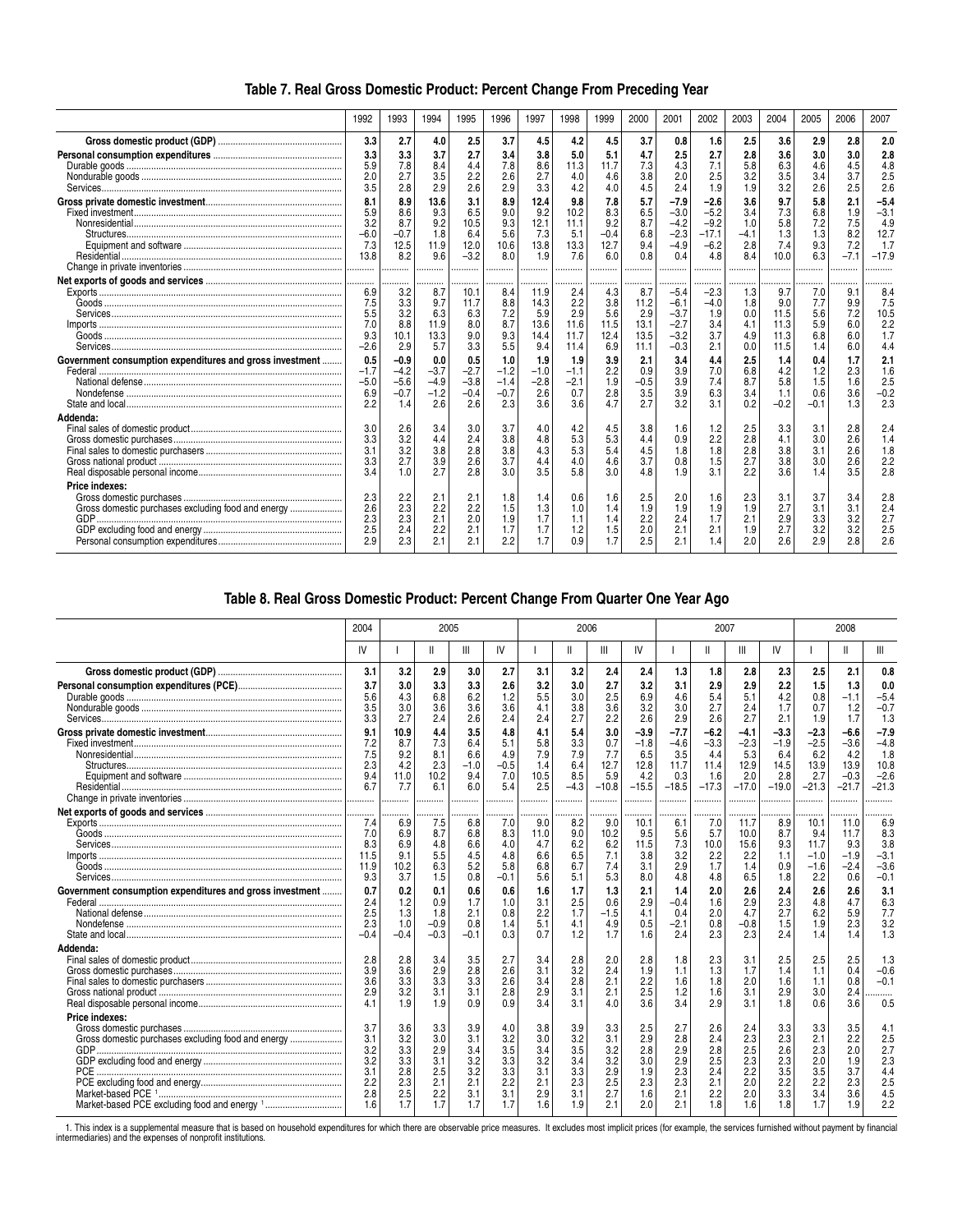### **Table 9. Relation of Gross Domestic Product, Gross National Product, and National Income**

[Billions of dollars]

|                                                                                  |                    |                     |                    | Seasonally adjusted at annual rates |                    |                    |                    |                    |  |  |  |
|----------------------------------------------------------------------------------|--------------------|---------------------|--------------------|-------------------------------------|--------------------|--------------------|--------------------|--------------------|--|--|--|
|                                                                                  | 2005               | 2006                | 2007               | 2007                                |                    |                    | 2008               |                    |  |  |  |
|                                                                                  |                    |                     |                    | Ш                                   | IV                 |                    | Ш                  | Ш                  |  |  |  |
|                                                                                  | 12,421.9           | 13,178.4            | 13,807.5           | 13,950.6                            | 14,031.2           | 14,150.8           | 14,294.5           | 14,429.2           |  |  |  |
|                                                                                  | 573.5<br>480.5     | 725.4<br>647.1      | 861.7<br>759.3     | 898.5<br>786.3                      | 907.4<br>742.0     | 843.2<br>705.1     | 822.8<br>708.9     | .<br>.             |  |  |  |
|                                                                                  | 12,514.9           | 13,256.6            | 13,910.0           | 14,062.8                            | 14,196.6           | 14,289.0           | 14,408.3           | .                  |  |  |  |
|                                                                                  | 1,612.0<br>$-71.2$ | 1,623.9<br>$-163.0$ | 1,720.5<br>$-81.4$ | 1.731.9<br>$-7.8$                   | 1,758.6<br>13.9    | 1,778.0<br>63.4    | 1,803.1<br>98.4    | 1.900.2<br>        |  |  |  |
|                                                                                  | 10,974.0           | 11,795.7            | 12,270.9           | 12,338.6                            | 12,424.1           | 12,447.6           | 12,506.9           | .                  |  |  |  |
|                                                                                  | 7,030.8            | 7,433.8             | 7,812.3            | 7,839.3                             | 7,941.0            | 8,009.7            | 8,071.8            | 8,135.6            |  |  |  |
|                                                                                  | 5,676.7<br>1,354.  | 6,028.5<br>1,405.3  | 6.355.7<br>.456.6  | 6.377.7<br>1.461.6                  | 6.465.5<br>1.475.5 | 6.518.0<br>1,491.7 | 6.568.6            | 6.623.2<br>1,512.4 |  |  |  |
| Proprietors' income with inventory valuation and capital consumption adjustments | 959.8              | 1,014.7             | 1,056.2            | 1,063.8                             | 1,073.8            | 1,071.7            | 1,503.1<br>1,076.9 | 1,080.0            |  |  |  |
|                                                                                  | 40.9               | 44.3                | 40.0               | 41.8                                | 38.6               | 39.1               | 58.6               | 64.3               |  |  |  |
| Corporate profits with inventory valuation and capital consumption adjustments   | 1,447.9            | .668.5              | 1,642.4            | .668.3                              | ,611.1             | 1,593.5            | 1,533.3            |                    |  |  |  |
|                                                                                  | 569.1              | 631.2               | 664.4              | 663.0                               | 688.1              | 662.3              | 683.4              | 666.1              |  |  |  |
|                                                                                  | 868.9              | 926.4               | 963.2              | 965.7                               | 975.3              | 975.1              | 988.5              | 987.6              |  |  |  |
|                                                                                  | 70.0               | 85.4                | 100.2              | 102.2                               | 103.1              | 103.2              | 102.1              | 92.8               |  |  |  |
|                                                                                  | $-13.4$            | $-8.6$              | $-7.9$             | $-5.5$                              | $-6.7$             | $-7.1$             | $-7.7$             | $-8.0$             |  |  |  |
| Addendum:                                                                        |                    |                     |                    |                                     |                    |                    |                    |                    |  |  |  |
|                                                                                  | 12.493.0           | 13,341.4            | 13,889.0           | 13,958.4                            | 14,017.4           | 14,087.4           | 14,196.            |                    |  |  |  |

### **Table 10. Personal Income and Its Disposition**

[Billions of dollars]

|                                                                                  |                                     |                                     |                                       | Seasonally adjusted at annual rates   |                                       |                                       |                                       |                                       |
|----------------------------------------------------------------------------------|-------------------------------------|-------------------------------------|---------------------------------------|---------------------------------------|---------------------------------------|---------------------------------------|---------------------------------------|---------------------------------------|
|                                                                                  | 2005                                | 2006                                | 2007                                  | 2007                                  |                                       |                                       | 2008                                  |                                       |
|                                                                                  |                                     |                                     |                                       | Ш                                     | IV                                    |                                       | Ш                                     | Ш                                     |
|                                                                                  | 10,269.8                            | 10,993.9                            | 11,663.2                              | 11,730.4                              | 11,872.1                              | 11,960.5<br>8.009.7                   | 12,188.9<br>8.071.8                   | 12,219.9<br>8.135.6                   |
|                                                                                  | 7,025.8<br>5,671.7                  | 7,432.6<br>6,027.2                  | 7,818.6<br>6,362.0                    | 7,839.3<br>6.377.7                    | 7,941.0<br>6,465.5                    | 6.518.0                               | 6,568.6                               | 6,623.2                               |
| Proprietors' income with inventory valuation and capital consumption adjustments | 1,354.1<br>959.8<br>34.1            | 1,405.3<br>1.014.7<br>16.2          | 1,456.6<br>1,056.2<br>44.0            | 1,461.6<br>1,063.8<br>47.4            | 1,475.5<br>1.073.8<br>47.1            | 1,491.7<br>1.071.7<br>41.6            | 1,503.1<br>1.076.9<br>38.0            | 1,512.4<br>0.080.0<br>31.2            |
|                                                                                  | 925.7<br>40.9<br>1,596.9<br>1,022.0 | 998.6<br>44.3<br>1,824.8<br>1,125.4 | 1,012.2<br>40.0<br>2,000.1<br>1,214.3 | 1,016.4<br>41.8<br>2,030.9<br>1,236.2 | 1,026.7<br>38.6<br>2,056.2<br>1,242.7 | 1.030.1<br>39.1<br>2,054.1<br>1,224.6 | 1,039.0<br>58.6<br>2,052.3<br>1,208.7 | 1,048.8<br>64.3<br>2,070.6<br>1,232.3 |
|                                                                                  | 574.9<br>1,520.7<br>874.3           | 699.4<br>,603.0<br>925.5            | 785.8<br>1,713.3<br>965.1             | 794.7<br>1,720.6<br>966.0             | 813.5<br>1,737.8<br>975.3             | 829.5<br>1,778.1<br>992.2             | 843.6<br>1,926.3<br>997.0             | 838.3<br>1,871.6<br>1,002.2           |
|                                                                                  | 1,207.8<br>9,062.0                  | 1,353.2<br>9,640.7                  | 1,492.8<br>10,170.5                   | 1,501.6<br>10,228.8                   | 1,520.5<br>10,351.5                   | 1,535.0<br>10,425.5                   | 1,354.1<br>10,834.8                   | 1,487.5<br>10,732.4                   |
|                                                                                  | 9,029.5                             | 9,570.0                             | 10,113.1                              | 10,182.0                              | 10,309.2                              | 10,404.9                              | 10,538.2                              | 10,592.7                              |
|                                                                                  | 32.5                                | 70.7                                | 57.4                                  | 46.8                                  | 42.4                                  | 20.6                                  | 296.6                                 | 139.7                                 |
| Addendum:                                                                        | 0.4                                 | 0.7                                 | 0.6                                   | 0.5                                   | 0.4                                   | 0.2                                   | 2.7                                   | 1.3                                   |
|                                                                                  | 8,121.4                             | 8,407.0                             | 8,644.0                               | 8,671.1                               | 8,683.1                               | 8,667.9                               | 8,914.6                               | 8,715.1                               |

1. Personal income is also equal to national income less corporate profits with inventory valuation and capital consumption adjustments, taxes on production and imports less subsidies, contributions<br>for government social i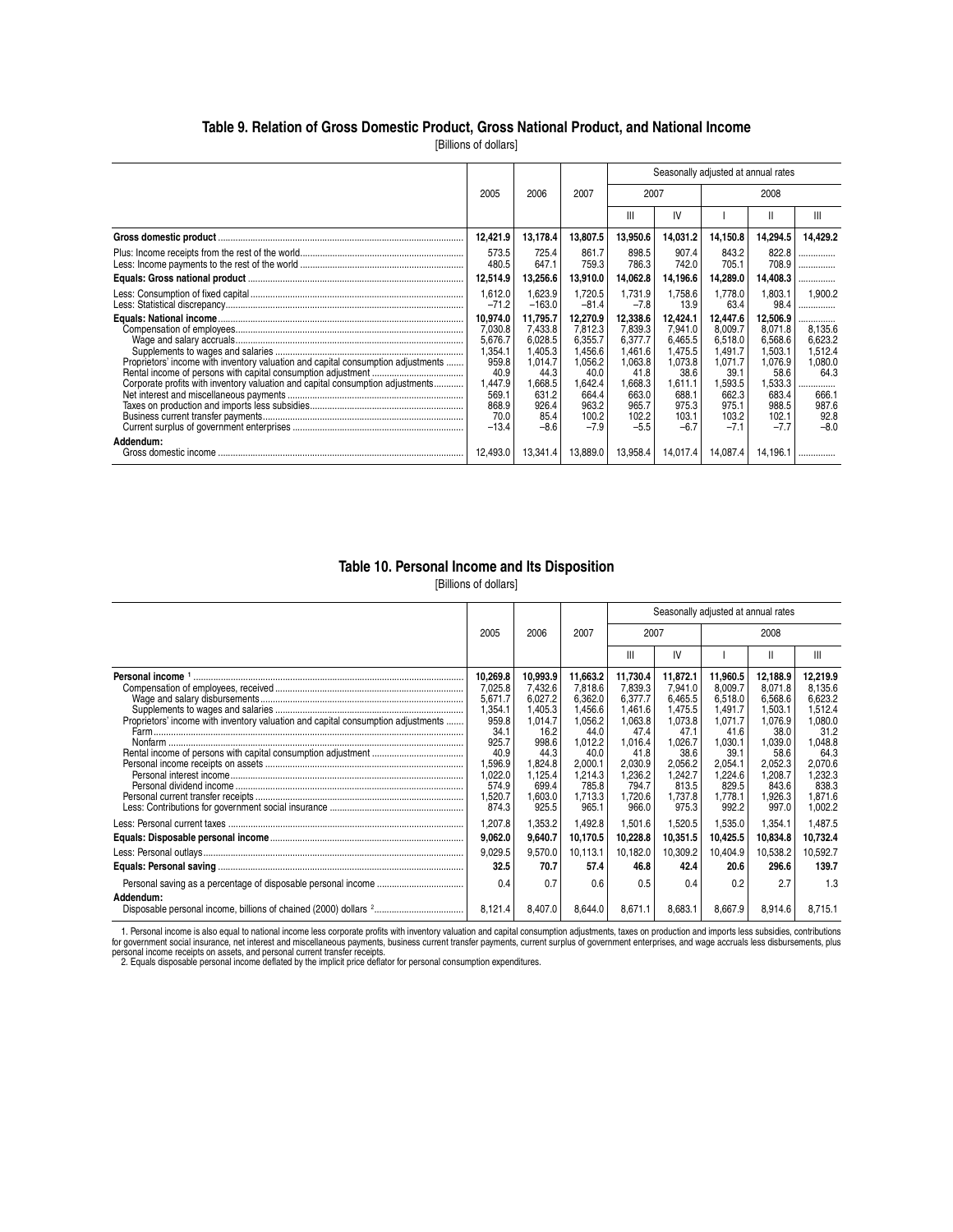### **Appendix Table A. Real Gross Domestic Product and Related Aggregates and Price Indexes: Percent Change From Preceding Period**

|                                                                                                         |                          |                          |                          | Seasonally adjusted at annual rates |                          |                          |                          |                          |                          |                          |                          |                                |                          |                          |                      |                          |                          |                         |                              |
|---------------------------------------------------------------------------------------------------------|--------------------------|--------------------------|--------------------------|-------------------------------------|--------------------------|--------------------------|--------------------------|--------------------------|--------------------------|--------------------------|--------------------------|--------------------------------|--------------------------|--------------------------|----------------------|--------------------------|--------------------------|-------------------------|------------------------------|
|                                                                                                         | 2005                     | 2006                     | 2007                     | 2004                                |                          | 2005                     |                          |                          |                          | 2006                     |                          |                                |                          | 2007                     |                      |                          |                          | 2008                    |                              |
|                                                                                                         |                          |                          |                          | IV                                  |                          |                          | Ш                        | IV                       |                          |                          | Ш                        | IV                             |                          | Ш                        | Ш                    | IV                       |                          | $\mathbf{I}$            | Ш                            |
| Gross domestic product (GDP) and related aggregates:                                                    | 2.9                      | 2.8                      | 2.0                      | 2.5                                 | 3.0                      | 2.6                      | 3.8                      | 1.3                      | 4.8                      | 2.7                      | 0.8                      | 1.5                            | 0.1                      | 4.8                      | 4.8                  | $-0.2$                   | 0.9                      | 2.8                     | $-0.3$                       |
|                                                                                                         | 4.3<br>2.2<br>3.2        | 5.4<br>2.3<br>$-2.2$     | 3.1<br>2.8<br>$-5.0$     | 3.7<br>2.4<br>$-0.3$                | 3.6<br>2.1<br>6.0        | 4.7<br>1.0<br>5.1        | 5.3<br>3.9<br>$-0.6$     | 2.0<br>0.9<br>1.3        | 11.1<br>2.6<br>$-0.8$    | 5.9<br>2.3<br>$-3.8$     | 1.5<br>2.3<br>$-8.8$     | 1.3<br>3.8<br>$-9.8$           | $-2.5$<br>2.1<br>$-3.9$  | 10.3<br>2.7<br>0.8       | 9.0<br>4.0<br>$-2.9$ | 0.0<br>1.3<br>$-9.3$     | 0.9<br>2.7<br>$-10.1$    | 4.9<br>1.7<br>3.3       | $-3.7$<br>2.0<br>$-3.5$      |
|                                                                                                         | $\frac{3.8}{2.9}$        | $-0.9$<br>2.9            | $-1.1$<br>2.1            | $-9.6$<br>3.0                       | 4.6<br>2.9               | 7.1<br>2.5               | 24.6<br>3.2              | $-31.0$<br>2.6           | 20.2<br>4.3              | $-10.1$<br>3.1           | 13.7<br>0.4              | $-19.0$<br>2.2                 | 3.8<br>$-0.1$            | 4.6<br>4.8               | 17.3<br>4.4          | $-25.7$<br>0.7           | $-14.2$<br>1.3           | $-33.8$<br>4.0          | 4.1<br>$-0.3$                |
|                                                                                                         | 23.4<br>2.8              | 25.0<br>2.6              | 21.3<br>1.9              | 50.1<br>2.3                         | 8.5<br>2.9               | 38.5<br>2.4              | 11.5<br>3.8              | 37.2<br>1.1              | 27.8<br>4.7              | 25.2<br>2.5              | 7.0<br>0.8               | 34.2<br>1.3                    | $-5.0$<br>0.1            | 37.2<br>4.6              | 52.6<br>4.5          | 23.7<br>$-0.3$           | 8.2<br>0.8               | 28.4<br>2.7             | 10.2<br>$-0.3$               |
|                                                                                                         | 9.1                      | $-6.9$                   | 9.7                      | 40.8                                | $-1.9$                   | 27.7                     | 3.1                      | $-26.8$                  | -22.3                    | 3.1                      | 6.9                      | 30.4                           | 12.5                     | $-6.1$                   | 8.6                  | 8.2                      | $-15.5$                  | $-10.7$                 | 8.6                          |
|                                                                                                         | 3.4                      | 3.2                      | 2.0                      | 2.6                                 | 3.7                      | 2.9                      | 4.8                      | 1.3                      | 6.0                      | 2.9                      | 0.3                      | 1.4                            | $-0.9$                   | 5.8                      | 5.5                  | $-0.7$                   | 0.9                      | 2.8                     | $-1.7$                       |
| Price indexes:                                                                                          | 3.3<br>3.2<br>3.4        | 3.2<br>3.2<br>3.4        | 2.7<br>2.5<br>2.8        | 3.2<br>3.1<br>3.4                   | 4.0<br>3.9<br>4.2        | 2.1<br>2.7<br>2.3        | 4.1<br>3.2<br>4.2        | 3.7<br>3.5<br>3.9        | 3.5<br>3.6<br>3.7        | 2.7<br>3.2<br>2.9        | 2.8<br>2.6<br>2.9        | 2.2<br>2.6<br>2.3              | 4.1<br>3.2<br>4.2        | 2.0<br>1.7<br>2.1        | 1.5<br>1.8<br>1.7    | 2.8<br>2.4<br>3.0        | 2.6<br>2.0<br>2.7        | 1.1<br>1.5<br>1.2       | 4.2<br>3.4<br>4.3            |
| Gross domestic purchases excluding food and energy<br>Gross domestic purchases excluding final sales of | 3.7<br>3.1<br>3.9        | 3.4<br>3.1<br>3.6        | 2.8<br>2.4<br>2.9        | 3.6<br>2.8<br>3.9                   | 3.7<br>3.9<br>3.9        | 3.1<br>2.7<br>3.3        | 5.2<br>2.9<br>5.4        | 3.9<br>3.2<br>4.1        | 2.9<br>3.4<br>3.0        | 3.6<br>3.2<br>3.8        | 2.9<br>2.5<br>3.1        | 0.6<br>2.5<br>0.7              | 3.6<br>2.9<br>3.8        | 3.3<br>1.8<br>3.5        | 2.2<br>1.9<br>2.4    | 4.0<br>2.4<br>4.2        | 3.5<br>2.2<br>3.7        | 4.2<br>2.2<br>4.4       | 4.8<br>3.1<br>4.9            |
| Personal consumption expenditures (PCE)<br>Market-based PCE excluding food and energy 4                 | 2.9<br>2.1<br>2.7<br>1.7 | 2.8<br>2.3<br>2.6<br>1.9 | 2.6<br>2.2<br>2.4<br>1.8 | 3.0<br>2.1<br>2.9<br>.8             | 2.5<br>2.5<br>2.2<br>2.2 | 2.5<br>2.1<br>2.2<br>1.6 | 4.7<br>1.6<br>4.9<br>1.2 | 3.3<br>2.4<br>3.2<br>2.0 | 1.8<br>2.1<br>1.4<br>1.8 | 3.3<br>3.0<br>3.1<br>2.6 | 3.1<br>2.3<br>3.1<br>2.1 | $-0.5$<br>1.8<br>$-1.1$<br>1.5 | 3.4<br>2.4<br>3.5<br>2.3 | 3.6<br>1.8<br>3.5<br>1.2 | 2.5<br>2.1<br>2.0    | 4.3<br>2.5<br>4.4<br>2.2 | 3.6<br>2.3<br>3.7<br>2.1 | 4.3<br>2.2<br>4.3<br>.8 | 5.4<br>$2.9$<br>$5.6$<br>2.6 |

1. For some components of final sales of computers, includes computer parts.<br>2. Farm output less intermediate goods and services purchased.<br>3. Consists of GDP less gross value added of farm, of households and institutions,